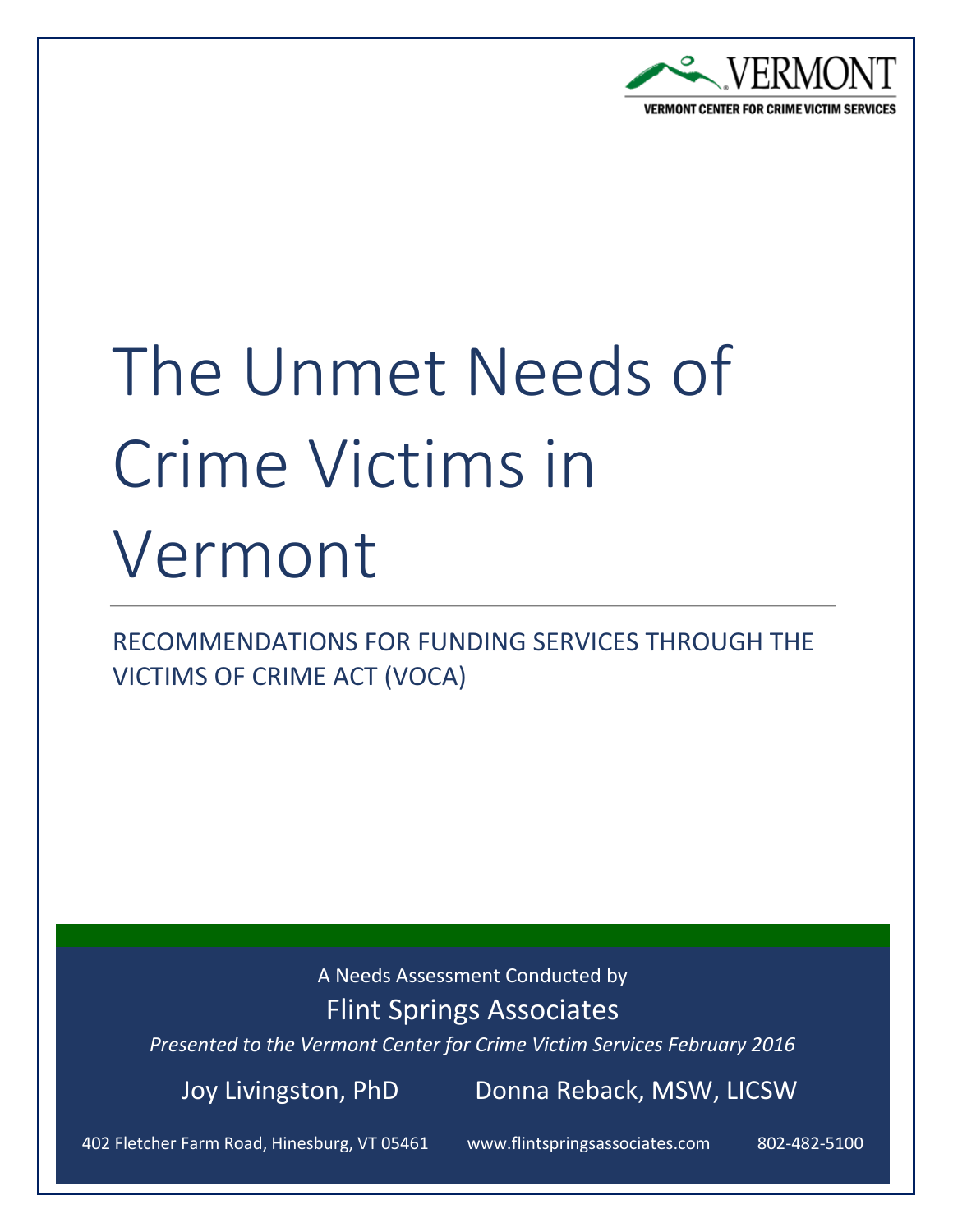#### EXECUTIVE SUMMARY

# **Introduction**

The Crime Victims Fund was established in 1984 with the passage of the Victims of Crime Act (VOCA). Since its inception, VOCA has helped countless victims recover from the aftermath of crime. The fund provides Compensation for Crime Victims which can include medical costs, funeral and burial costs, mental health counselling, lost wages, relocation expenses and loss of support; as well as Victim Assistance which can include crisis intervention, emergency shelter, emergency transportation, counseling, and criminal justice advocacy.

After a decade of level funding, on December 16, 2014 President Obama signed a bill that was subsequently authorized by Congress that raised the National Crime Victim's Fund cap from \$745 million to \$2.36 billion. This has resulted in an increase of Vermont's VOCA Assistance Formula Grant allocation from \$1.3 million to \$4.2 million for FFY 2015. In response to the unprecedented increase in VOCA Victim's Assistance Program funding, the Vermont Center for Crime Victim Services (VCCVS or "The Center") initiated a strategic planning process to determine the most pressing needs facing crime victims in Vermont, that are available for funding under the current [VOCA Regulations.](http://www.gpo.gov/fdsys/pkg/FR-1997-04-22/pdf/97-10403.pdf) In that vein, the Center contracted with Flint Springs Associates (FSA) to design and conduct an assessment of crime victims' needs. A series of structured group interviews, followed by a survey were carried out with representatives of key stakeholder groups serving victims of crime.

# **Key Findings**

Findings from the survey prioritized most urgent needs for crime victims as follows:

- Housing Supports and Services for Victims
- Expanded number and types of Victim Advocacy Services and Programs
- Expand and offer more specialized legal services to victims of crime (such as specialized representation, Ombudsman)
- Supports and services to underserved populations
- Health related supports and services

#### **Recommendations**

While housing support and services were rated as an urgent need, the increase in VOCA funding does not provide enough funding to address this problem in any meaningful or lasting way. With that in mind, the recommendations in the report address the following two general areas of need for crime victims:

- Expansion of the number and types of victim advocates available to adult and child victims of crime including victims from traditionally under-served populations such as elders, people with disabilities, New Americans and the LGBTQ community.
- Creation of a centralized legal network for victims of crime which would offer information, assessment of legal needs, legal advice and representation.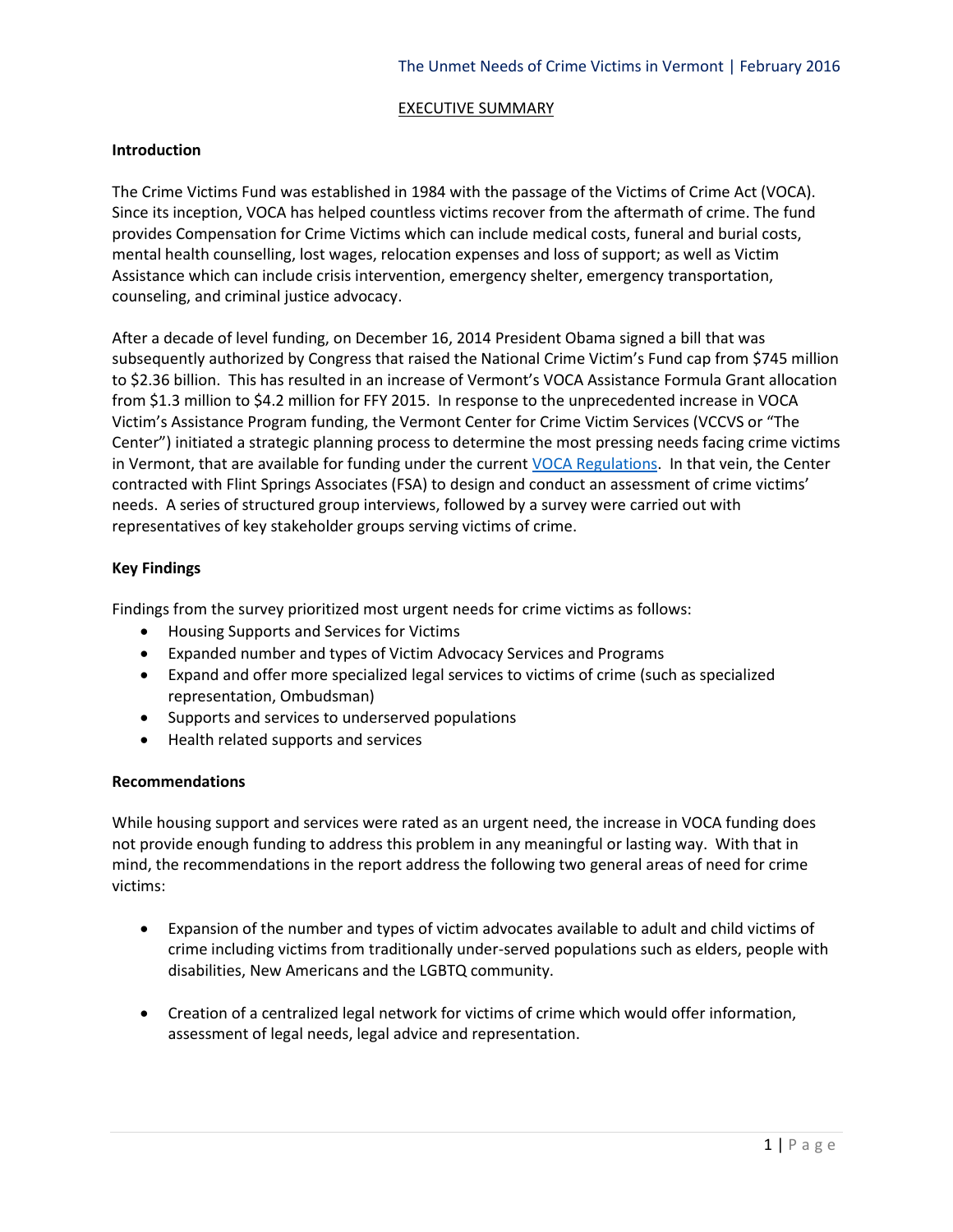# FULL REPORT

# **Introduction**

The Crime Victims Fund was established in 1984 with the passage of the Victims of Crime Act (VOCA). It is financed by fines and penalties paid by convicted federal offenders, and gifts, donations and bequests by private parties, not from tax dollars. Since its inception, VOCA has helped countless victims recover from the aftermath of crime. VOCA has been a catalyst for the evolution of our justice system's legal policies by providing victims with rights of inclusion at every step of the criminal proceedings. The fund provides Compensation for Crime Victims, which can include payment of medical costs, funeral and burial costs, mental health counselling, lost wages, relocation expenses and loss of support; as well as Victim Assistance which can include crisis intervention, emergency shelter, emergency transportation, counseling, and criminal justice advocacy.

In 2000 Congress established a cap on the Crime Victims fund, yet over the years the fund continued to grow. After a decade of level funding, on December 16, 2014 President Obama signed a bill that raised the National Crime Victim's Fund cap from \$745 million to \$2.36 billion, and this bill was subsequently authorized by the United States Congress. This has resulted in an increase of Vermont's VOCA Assistance Formula Grant allocation from \$1.3 million to \$4.2 million for FFY 2015. In response to the unprecedented increase in Victims of Crime Act (VOCA), Victim's Assistance Program funding, the Vermont Center for Crime Victim Services (VCCVS or "The Center") initiated a strategic planning process to determine the most pressing needs facing crime victims in Vermont, as those needs adhere to current [VOCA Regulations.](http://www.gpo.gov/fdsys/pkg/FR-1997-04-22/pdf/97-10403.pdf)

During the fall of 2015 and into the winter of 2016 the Vermont Center for Crime Victim Services VCCVS reached out to victim service professionals throughout the state to listen and learn from them to help determine the funding priorities for the VOCA increase. In all, there were 74 individuals who participated in the focus groups. Those focus groups helped to fine tune the questions for the subsequent survey, in which 361 allied professionals participated. VCCVS wishes to acknowledge the time that so many individuals have given to this project and express our gratitude for their collective wisdom which was essential in crystalizing the results of this needs assessment.

#### **VOCA Needs Assessment Methodology**

In order to determine how best to distribute increased allowable funding from VOCA, the Vermont Center for Crime Victims Services (VCCVS) contracted with Flint Springs Associates (FSA), a Vermont consulting firm [\(www.flintspringsassociates.com\)](http://www.flintspringsassociates.com/) to design and conduct a needs assessment. The assessment activities took place in two phases:

Phase 1: Structured group interviews with invited representatives of key stakeholder groups

Phase 2: Statewide survey of key stakeholders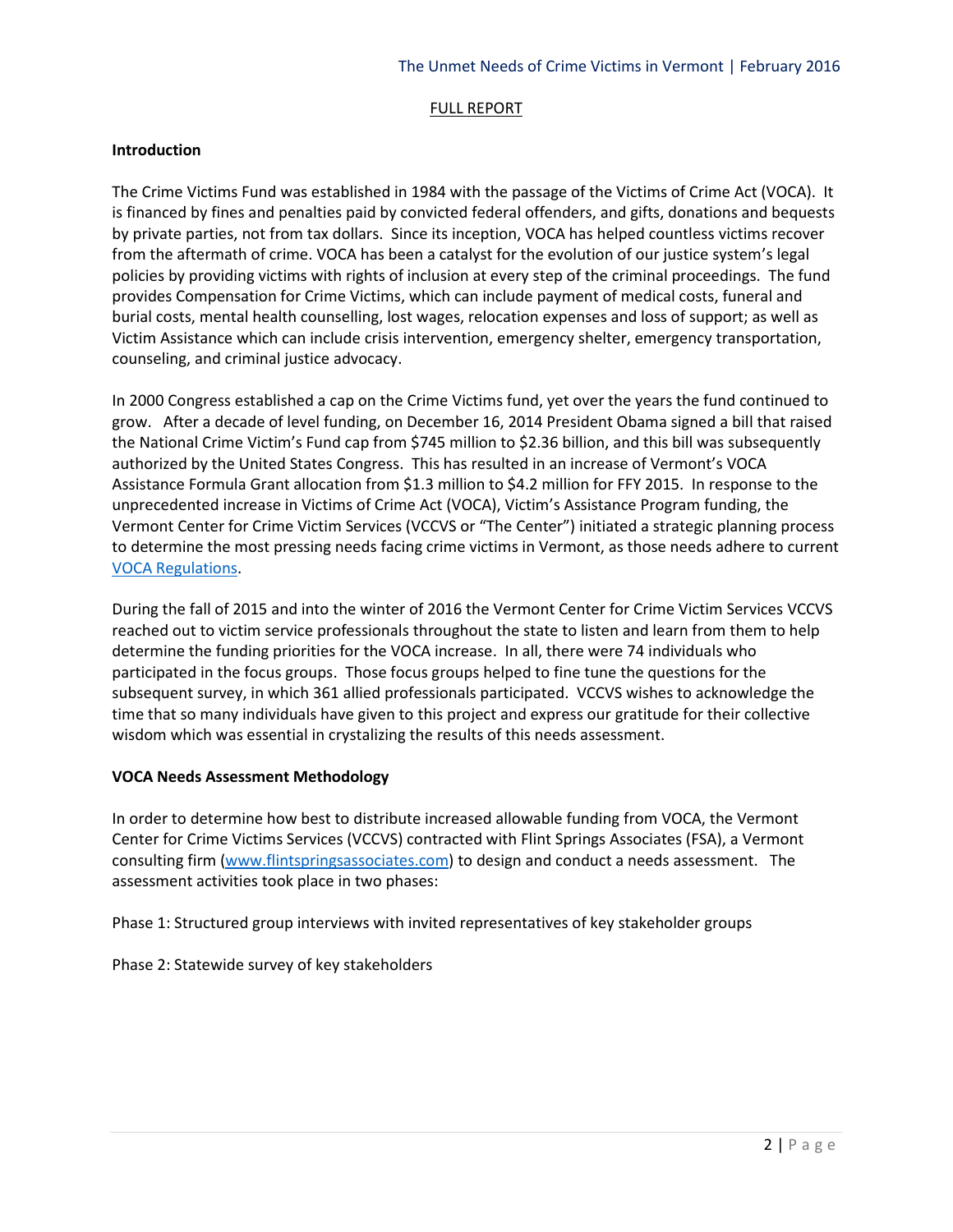**Phase 1:** *Who was interviewed?* Between October and December 2015, FSA conducted seven structured group interviews with the following stakeholders (see Appendix A for detailed list of participants):

- Legal services representatives from:
	- o Vermont Legal Aid
	- o Vermont Network Against Domestic and Sexual Violence
	- o Vermont Bar Association
	- o Vermont Domestic Violence Council
	- o South Royalton Legal Clinic
	- o National Crime Victims Bar Association
	- o Vermont Attorney General's Office
	- o Disability Rights Vermont
	- o Have Justice Will Travel
- Vermont Network Against Domestic and Sexual Violence Victim Program Directors
- Criminal/Restorative Justice Program staff from:
	- o Community Justice Centers
	- o Diversion Programs
- Child Advocate Programs including:
	- o Child Advocacy Centers
	- o Special Investigative Units
	- o Guardians ad Litem
	- o Department for Children and Families
	- o Victim Assistance Program
- Advocates for marginalized and/or underserved populations including:
	- o Disability Rights Vermont
	- o Vermont Center for Independent Living
	- o Area Agencies on Aging
	- o Community of Vermont Elders
	- o Association of Africans Living in Vermont
	- o Vermont Refugee Resettlement Council
	- o PRIDE
	- o Outright Vermont

*What did we want to learn?* The structured group interviews aimed to identify for any victim of crime:

- What services victims of crime need that they aren't getting?
- Who/what type of crime victim isn't getting needed services and why?
- What service gaps currently exist?
- How can the needs of crime victims be met?
	- o Are there better ways to do what we're doing?
	- o Are there innovative or new ways to serve victims?
	- o In terms of current services, what might need to be expanded?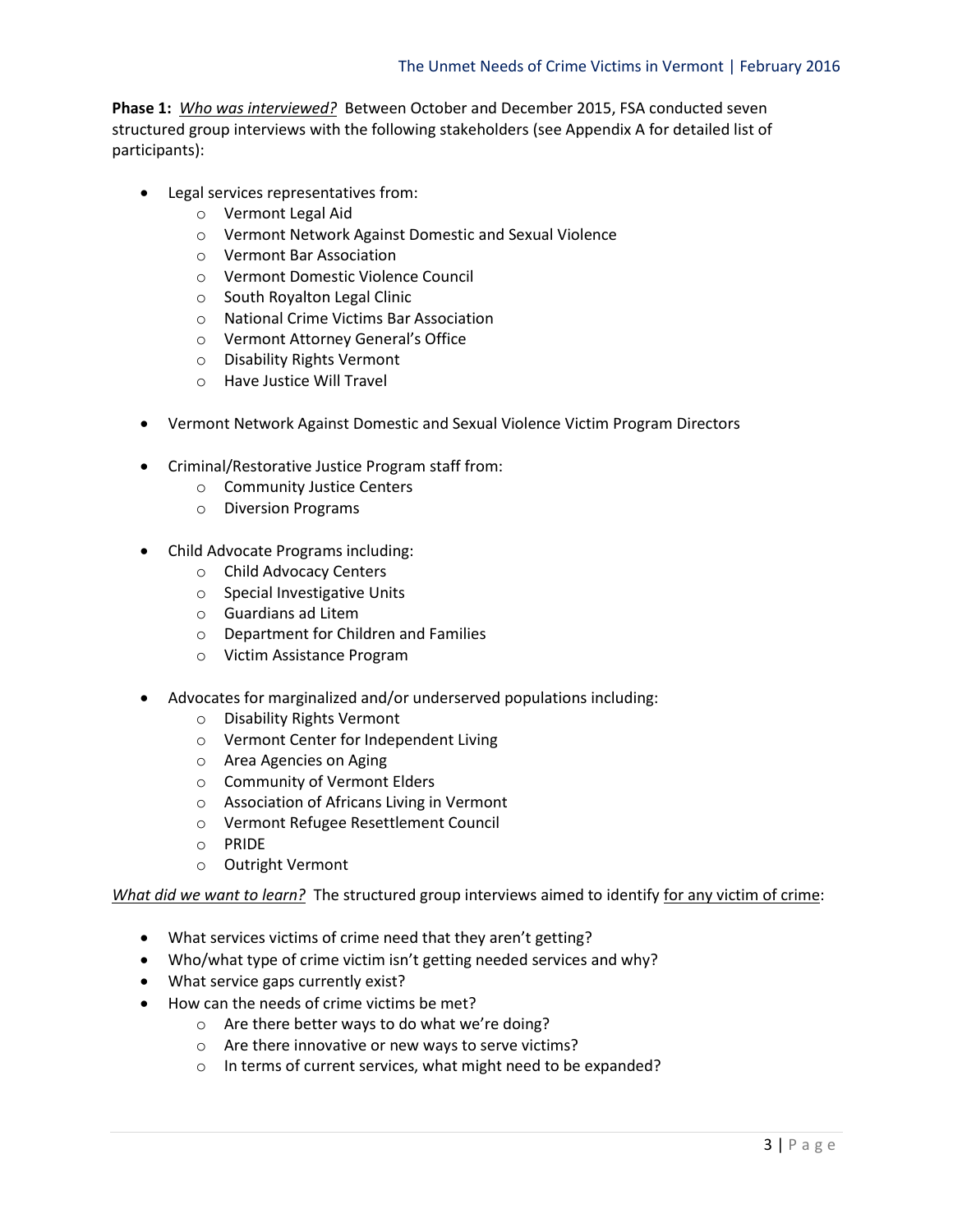In addition, the interviews with advocates for marginalized and/or underserved populations dug deeper to understand:

- What are the service needs for each group as result of being victims of crime?
- What challenges does each group face in getting those services and why?
- What can be done to help victims gain entry to victim services without reporting to law enforcement?
- Should capacity be built within the existing victim services programs to serve special populations **or** should services for victims be created within existing places/agencies dedicated to serving each specific population (e.g., AAA, VCIL, Refugee Resettlement, etc.)?

In order to identify key themes emerging from the interviews, FSA conducted content analysis on responses given in each of the seven structured group interviews and drafted a summary of key themes which emerged from the interviews.

**Phase 2**: *Survey methodology*: The content analysis findings informed the development of survey questions. FSA drafted the survey questions, then reviewed and refined those questions with VCCVS staff. Using its Survey Monkey account, FSA designed a survey and conducted a pilot test. Feedback from the pilot was incorporated into a final version of the survey (attached in Appendix B).

In late December 2015 VCCVS distributed the survey, through its e-mail list, to the full population of advocates and service providers from each of the stakeholder groups interviewed. The Center requested a response to the survey by January 8, 2016. Upon the close of the survey, FSA analyzed responses, drafted a written summary and met again with VCCVS staff to review the findings towards determining how best to distribute VOCA funds to address the most urgent needs of victims of crime.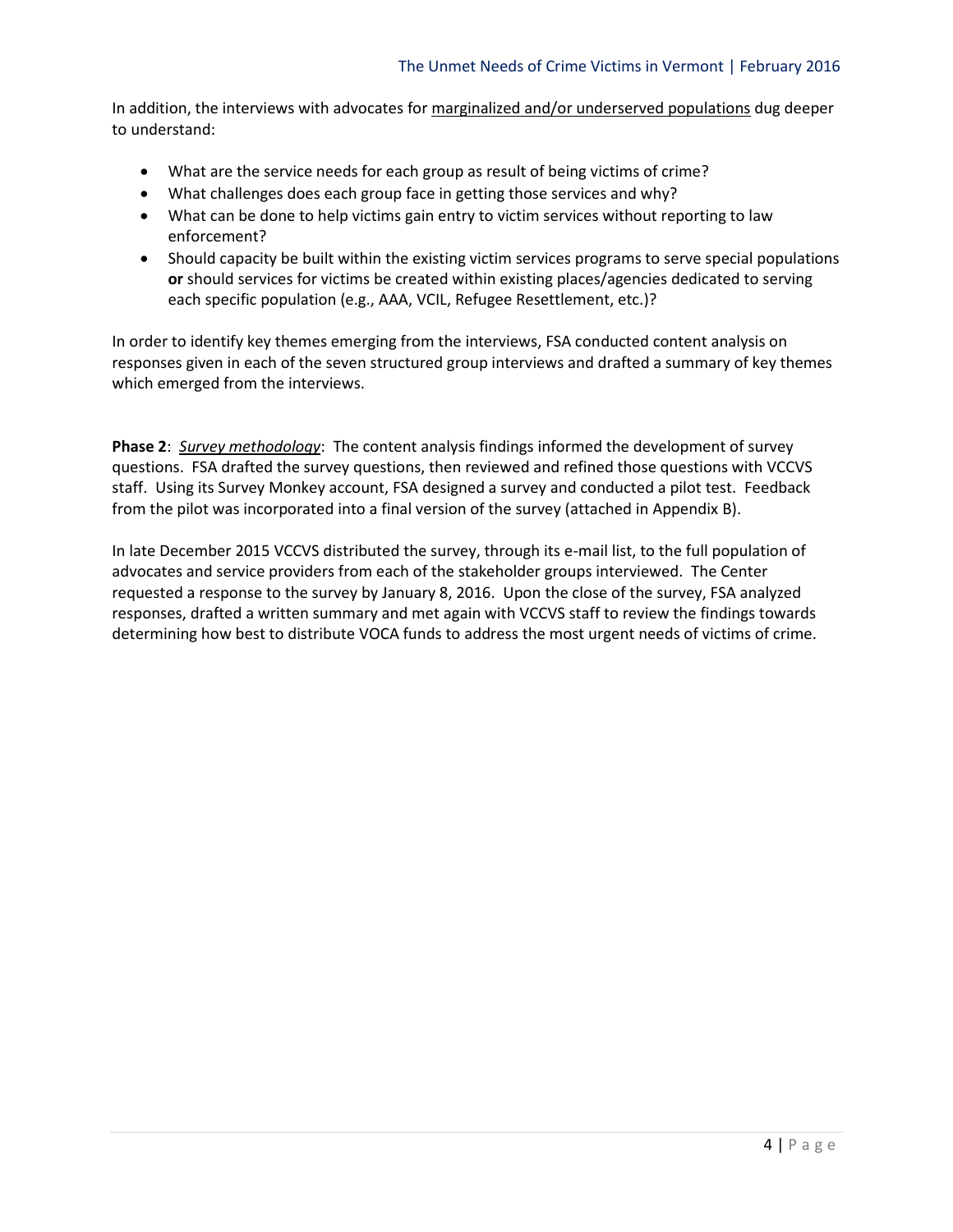#### **Description of Survey Respondents**

Surveys were distributed to 1500 persons representing the full population of advocates and service providers from each of the stakeholder groups interviewed; 361 persons responded representing a 24% response rate.

The survey asked respondents **which county their organizations served**. All Vermont counties were represented, and approximately one-quarter of respondents worked in organizations serving the full state.

| <b>Area Served</b> | <b>Number of Respondents</b> | % of sample |
|--------------------|------------------------------|-------------|
| Addison            | 20                           | 6%          |
| Bennington         | 21                           | 6%          |
| Caledonia          | 35                           | 10%         |
| Chittenden         | 54                           | 15%         |
| Essex              | 9                            | 2%          |
| Franklin           | 15                           | 4%          |
| <b>Grand Isle</b>  | 8                            | 2%          |
| Lamoille           | 14                           | 4%          |
| Orleans            | 22                           | 6%          |
| Orange             | 25                           | 7%          |
| Rutland            | 26                           | 7%          |
| Washington         | 33                           | 9%          |
| Windham            | 29                           | 8%          |
| Windsor            | 36                           | 10%         |
| Statewide          | 98                           | 27%         |

#### **Table 1: Geographic Regions Served by Respondents' Organizations**

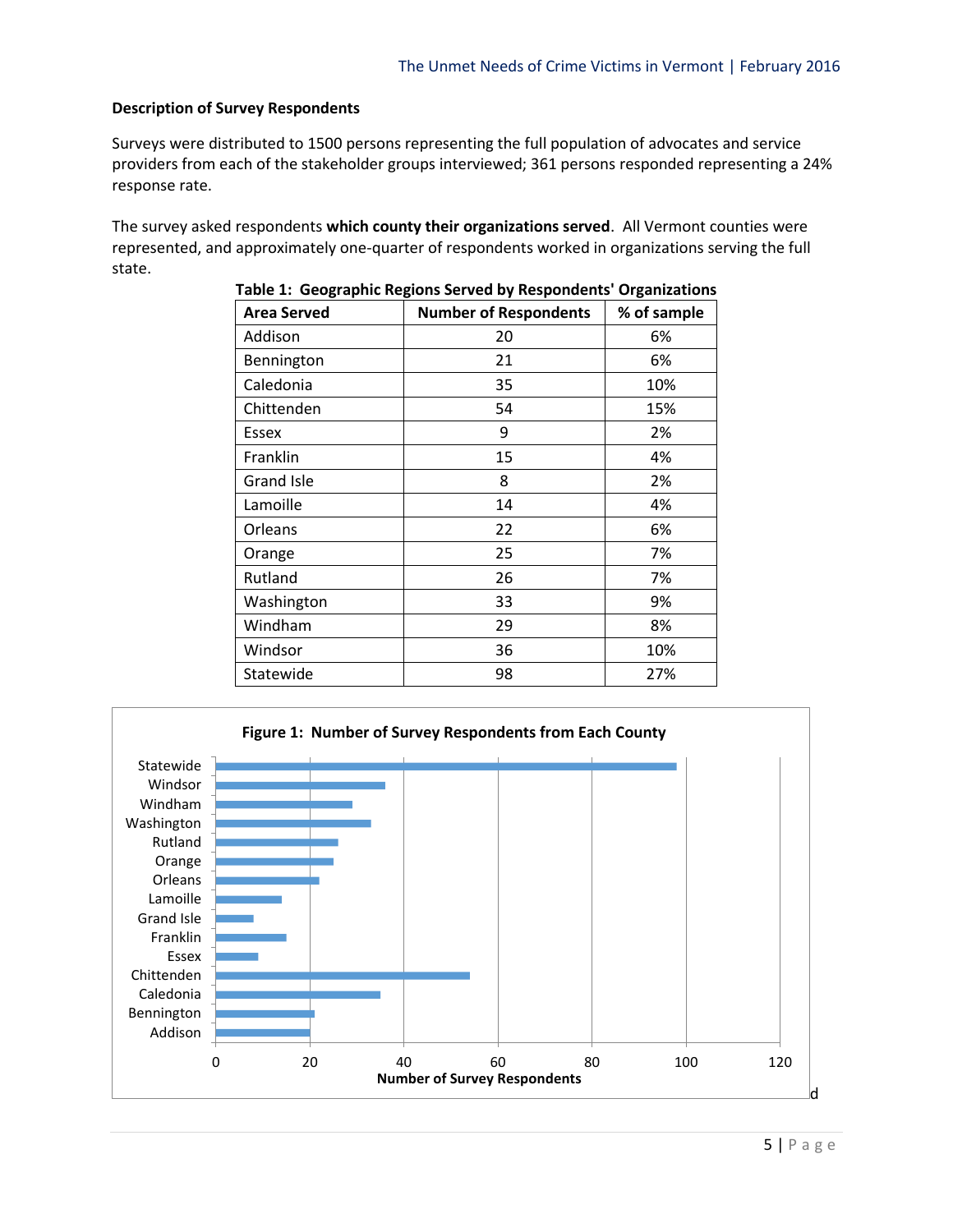The survey then asked, "**Which of the following best describes the organization in which you work?**" Law Enforcement and Domestic Violence and Sexual Violence Programs accounted for 34% of all respondents.

| <b>Types of Organizations</b>                             | Number or<br><b>Respondents</b> | % of Total<br>Number of<br><b>Respondents</b> |
|-----------------------------------------------------------|---------------------------------|-----------------------------------------------|
| Law Enforcement                                           | 66                              | 18%                                           |
| Domestic Violence or Sexual Violence Program              | 59                              | 16%                                           |
| State's Attorney                                          | 37                              | 10%                                           |
| Restorative Justice Organization                          | 33                              | 9%                                            |
| Department for Children and Families                      | 30                              | 8%                                            |
| <b>Organization Serving Specific Populations</b>          | 27                              | 7%                                            |
| <b>Community-Based Children's Services</b>                | 21                              | 6%                                            |
| Department of Corrections                                 | 19                              | 5%                                            |
| <b>Legal Services</b>                                     | 16                              | 4%                                            |
| Department for Disabilities, Aging and Independent Living | 12                              | 3%                                            |
| <b>Mental Health Services</b>                             | 10                              | 3%                                            |
| Vermont Center for Crime Victim Services                  | 7                               | 2%                                            |
| <b>Health/Medical Services</b>                            | 5                               | 1%                                            |
| Area Agencies on Aging                                    | 5                               | 1%                                            |
| Courts                                                    | 4                               | 1%                                            |
| <b>Agency for Human Services</b>                          | 3                               | 1%                                            |
| Other                                                     | 6                               | 2%                                            |
| Total                                                     | 360                             | 100%                                          |

**Table 2: Types of Organizations in which Respondents Work**

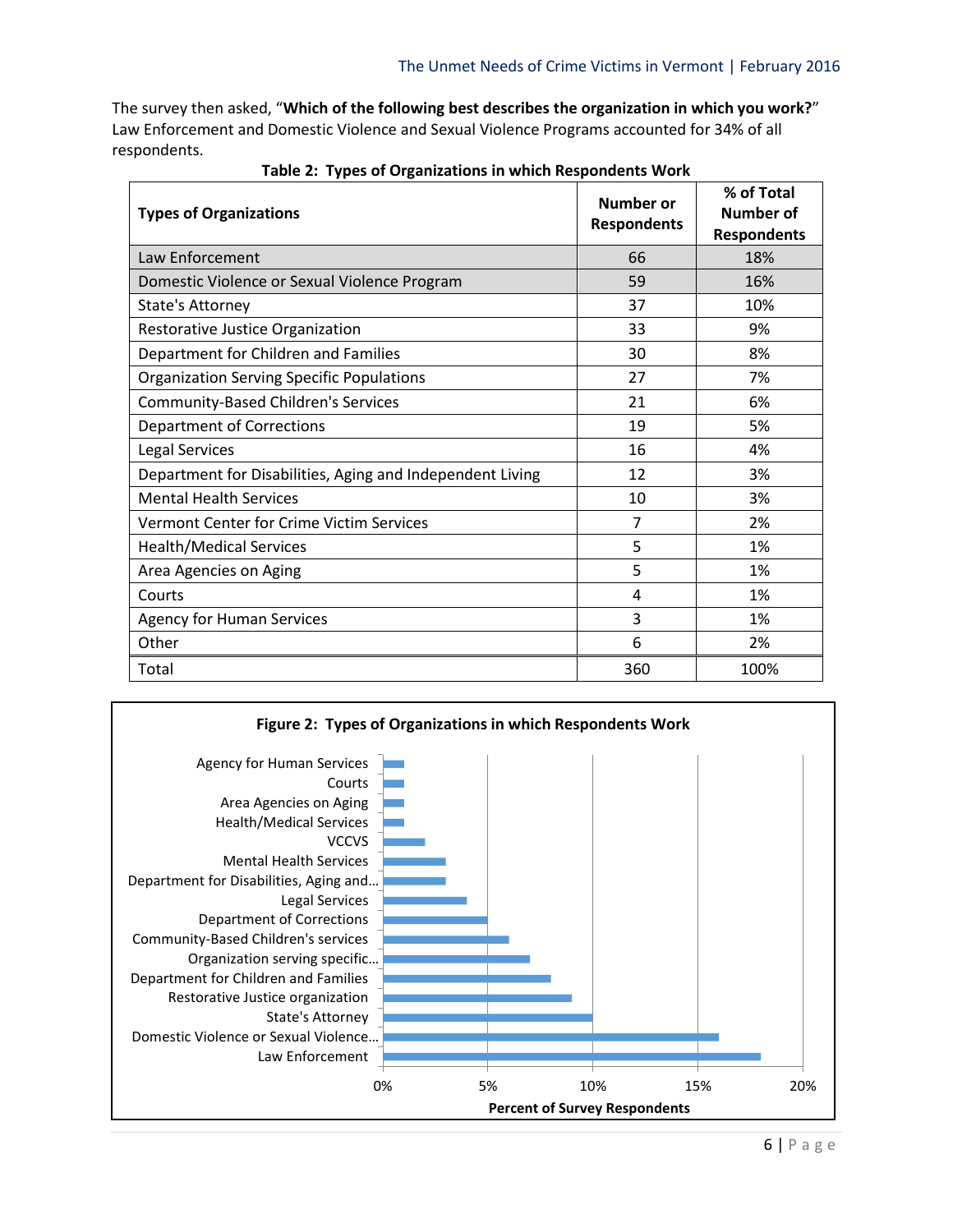The survey asked: "**Are you a victim advocate -- that is, someone whose primary role is to provide direct services to victims of crime (this does not include attorneys)?"**

One-quarter of respondent s (n=90, 25%) identify as victim advocates. Most Victim Advocates (VA) worked in Network programs (42%) or the State's Attorneys (24%).

| ----- <i>-</i> 11-------<br><b>Type of Organization</b>   | <b>Number</b><br>of VAs | $%$ of<br>total VA |
|-----------------------------------------------------------|-------------------------|--------------------|
| Domestic Violence or Sexual Violence Program              | 37                      | 42%                |
| <b>State's Attorney</b>                                   | 21                      | 24%                |
| Restorative Justice organization                          | 7                       | 8%                 |
| Community-Base Children's services                        | 5                       | 6%                 |
| Organization serving specific populations                 | 5                       | 6%                 |
| Department for Children and Families                      | 3                       | 3%                 |
| <b>Department of Corrections</b>                          | 3                       | 3%                 |
| Law Enforcement                                           | 3                       | 3%                 |
| Department for Disabilities, Aging and Independent Living | 2                       | 2%                 |
| Courts                                                    | 1                       | 1%                 |
| <b>Health/Medical Services</b>                            | 1                       | 1%                 |
| <b>Legal Services</b>                                     | 1                       | 1%                 |
| <b>Mental Health Services</b>                             | $\Omega$                | 0%                 |
| AAA                                                       | 0                       | 0%                 |
| <b>VCCVS</b>                                              | 0                       | 0%                 |
| <b>AHS</b>                                                | 0                       | 0%                 |
| Other                                                     | 0                       | 0%                 |
| Total                                                     | 89                      | 100%               |

# **Responses to Prioritizing Questions**

The survey sought to understand what types of supports and services for victims were perceived by respondents as most urgently needed. A series of questions were presented to respondents which were categorized by the following types of services:

- Victim Advocacy Services and Programs
- Housing Supports and Services for Victims
- Legal Services for Victims
- Supports and Services to Victims in Underserved Populations
- Health Related Supports and Services for Victims

Within each of the above categories, respondents were presented with a list of specific services and/or supports and asked to rank order them by urgency of need where a rank of "1" represented the most urgent need.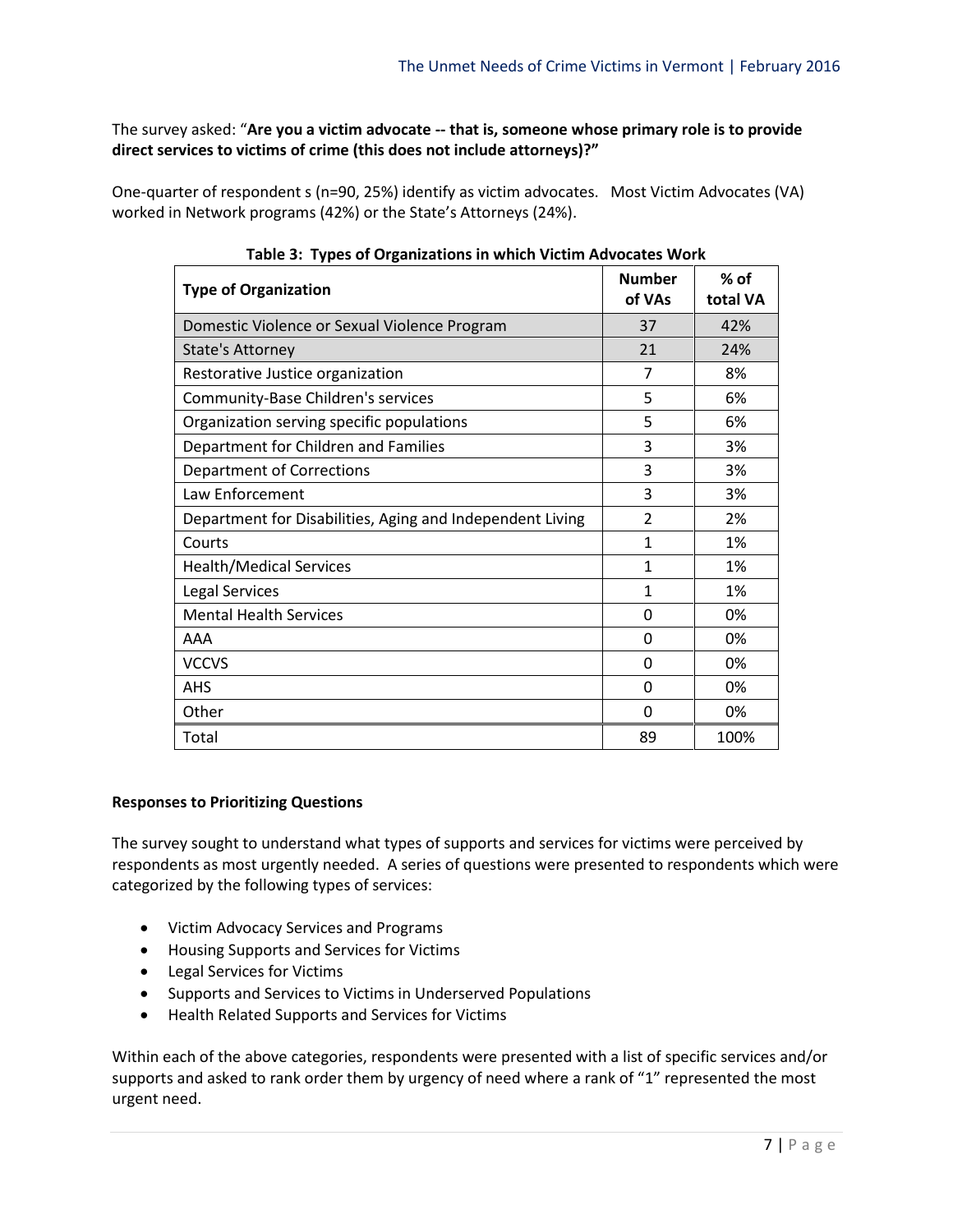The following section summarizes findings within each category and indicates:

- The average of the priority ranking for each service or support (average ranking of urgency) -the lower the average ranking score (closest to "1"), the more urgent the need.
- The rank order most frequently assigned to each service or support (most frequent ranking score) listed for each category
- $\bullet$  Whether or not there were significant differences<sup>1</sup> in the average rankings between regions in the state (for example, did respondents from one region score the support as more urgent than respondents from other regions in the state?) Regions included:
	- o Northwest (Chittenden, Franklin and Lamoille counties)
	- o Northeast Kingdom (Caledonia, Essex and Orleans counties)
	- o Central (Addison, Orange and Washington counties)
	- o South Central (Rutland and Windsor counties)
	- o Southern (Bennington and Windham counties)
	- o Statewide
- Whether or not there were significant differences in ranking depending on the respondents' type of organization. Analyses only included organizations with at least 10 survey respondents.

#### Overall rankings

 $\overline{a}$ 

Survey respondents were asked to rank broad categories of crime victim needs in order of urgency. Housing supports and services emerged as the most urgent need for victims of crime (see Table 4) and was followed by the need to expand the number and types of victim advocates in Vermont.

|                                                                                                                                   | Average    | Most     |  |
|-----------------------------------------------------------------------------------------------------------------------------------|------------|----------|--|
| <b>Crime Victim Services and Supports</b>                                                                                         | Ranking of | Frequent |  |
|                                                                                                                                   | Urgency    | Ranking  |  |
| Housing supports and services for victims                                                                                         | 2.3        |          |  |
| Victim advocacy: expand the number & types of advocates in VT                                                                     | 2.8        |          |  |
| Legal services: expand and offer more specialized services to victims<br>of crime (such as specialized representation, Ombudsman) | 3.1        |          |  |
| Supports and services to underserved populations                                                                                  | 3.2        | 4        |  |
| Health related supports and services                                                                                              | 3.6        |          |  |

One significant difference emerged between respondents in different regions of Vermont on rankings of broad categories of victim services and supports – respondents from the Northwest region were more likely than respondents from other regions to perceive an urgent need for services to victims from

<sup>&</sup>lt;sup>1</sup> Significant differences are based on statistical tests which determine whether a difference between scores is by chance or actually represents a reliable and consistent difference between those scores. The statistical test used in these analyses was ANOVA (Analysis of Variance) – where there was a significant difference, the ANOVA results are presented, including F and p values.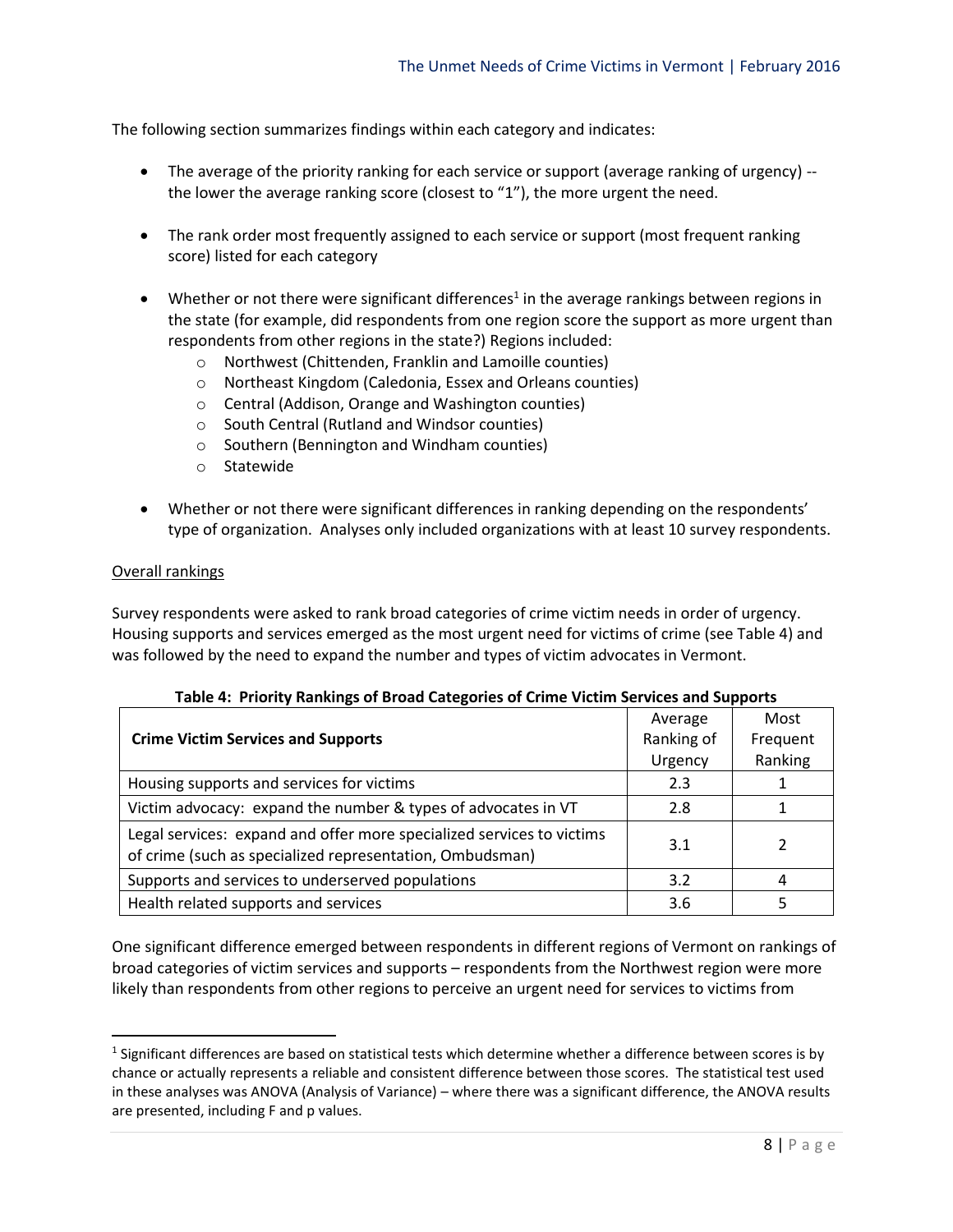underserved populations (Table 5). In rankings of the other broad categories, no significant differences were found based on the region the respondents' organizations served.

| <b>Region of</b><br>Vermont | <b>Victim</b><br>Advocacy | <b>Housing</b><br>supports and<br>services | <b>Health related</b><br>supports and<br>services | Services to<br>underserved<br>populations<br>$(F_{(5,322)} = 2.9,$<br>$p<.01$ ) | Legal<br><b>Services</b> |
|-----------------------------|---------------------------|--------------------------------------------|---------------------------------------------------|---------------------------------------------------------------------------------|--------------------------|
| Northwest                   | 2.9                       | 2.4                                        | 3.6                                               | 2.9                                                                             | 3.3                      |
| NE Kingdom                  | 2.6                       | 2.3                                        | 3.7                                               | 3.3                                                                             | 3.0                      |
| Central                     | 2.7                       | 2.2                                        | 3.6                                               | 3.6                                                                             | 2.9                      |
| South<br>Central            | 2.9                       | 2.1                                        | 3.3                                               | 3.7                                                                             | 3.0                      |
| Southern                    | 2.8                       | 2.3                                        | 3.2                                               | 3.3                                                                             | 3.2                      |
| Statewide                   | 2.9                       | 2.4                                        | 3.7                                               | 3.1                                                                             | 2.9                      |
| Total                       | 2.8                       | 2.3                                        | 3.6                                               | 3.2                                                                             | 3.1                      |

**Table 5: Average rankings by Region of Vermont**

Significant differences were present in respondents' average rankings for each of the broad categories based on the type of organization in which they worked (see Table 6). For example, respondents in children's services organizations were most likely to rank victim advocacy services as most urgent; respondents providing domestic violence and sexual violence victims' services ranked housing as the most urgent need; and, organizations that service specific populations ranked services for underserved populations as most urgent.

| Organizations with at least 10<br>respondents | <b>Victim</b><br><b>Advocacy</b><br>$F_{(9,295)} = 2.3$<br>p<.01 | <b>Housing</b><br>$F(9,295) =$<br>4.8<br>p<.001 | Health<br>related<br>$F_{(9,291)} = 1.9$<br>p<.05 | <b>Underserved</b><br>populations<br>$F_{(9,290)} = 3.8$<br>p<.001 | Legal<br><b>Services</b><br>$F(9,293) =$<br>4.4<br>p<.001 |
|-----------------------------------------------|------------------------------------------------------------------|-------------------------------------------------|---------------------------------------------------|--------------------------------------------------------------------|-----------------------------------------------------------|
| Restorative Justice organization              | 2.6                                                              | 3.2                                             | 3.8                                               | 2.7                                                                | 2.6                                                       |
| Children's services                           | 1.9                                                              | 2.6                                             | 3.3                                               | 3.4                                                                | 3.6                                                       |
| Department for Children &<br><b>Families</b>  | 2.7                                                              | 2.0                                             | 3.6                                               | 3.3                                                                | 3.4                                                       |
| Department of Corrections                     | 2.3                                                              | 2.4                                             | 3.4                                               | 3.6                                                                | 3.3                                                       |
| Department of Aging &<br>Independent Living   | 3.2                                                              | 2.6                                             | 3.6                                               | 2.6                                                                | 2.8                                                       |
| DV and SV programs                            | 2.9                                                              | 1.6                                             | 3.9                                               | 3.4                                                                | 3.2                                                       |
| Law Enforcement                               | 2.6                                                              | 2.3                                             | 3.3                                               | 3.5                                                                | 3.3                                                       |
| <b>Legal Services</b>                         | 3.7                                                              | 2.4                                             | 4.3                                               | 3.0                                                                | 1.6                                                       |
| Serving specific populations                  | 3.3                                                              | 2.4                                             | 3.8                                               | 2.1                                                                | 3.5                                                       |
| State's Attorney                              | 2.7                                                              | 2.4                                             | 3.6                                               | 3.5                                                                | 2.8                                                       |
| Total                                         | 2.8                                                              | 2.3                                             | 3.6                                               | 3.2                                                                | 3.1                                                       |

**Table 6: Differences in Priority Rankings by Respondent's Type of Organization**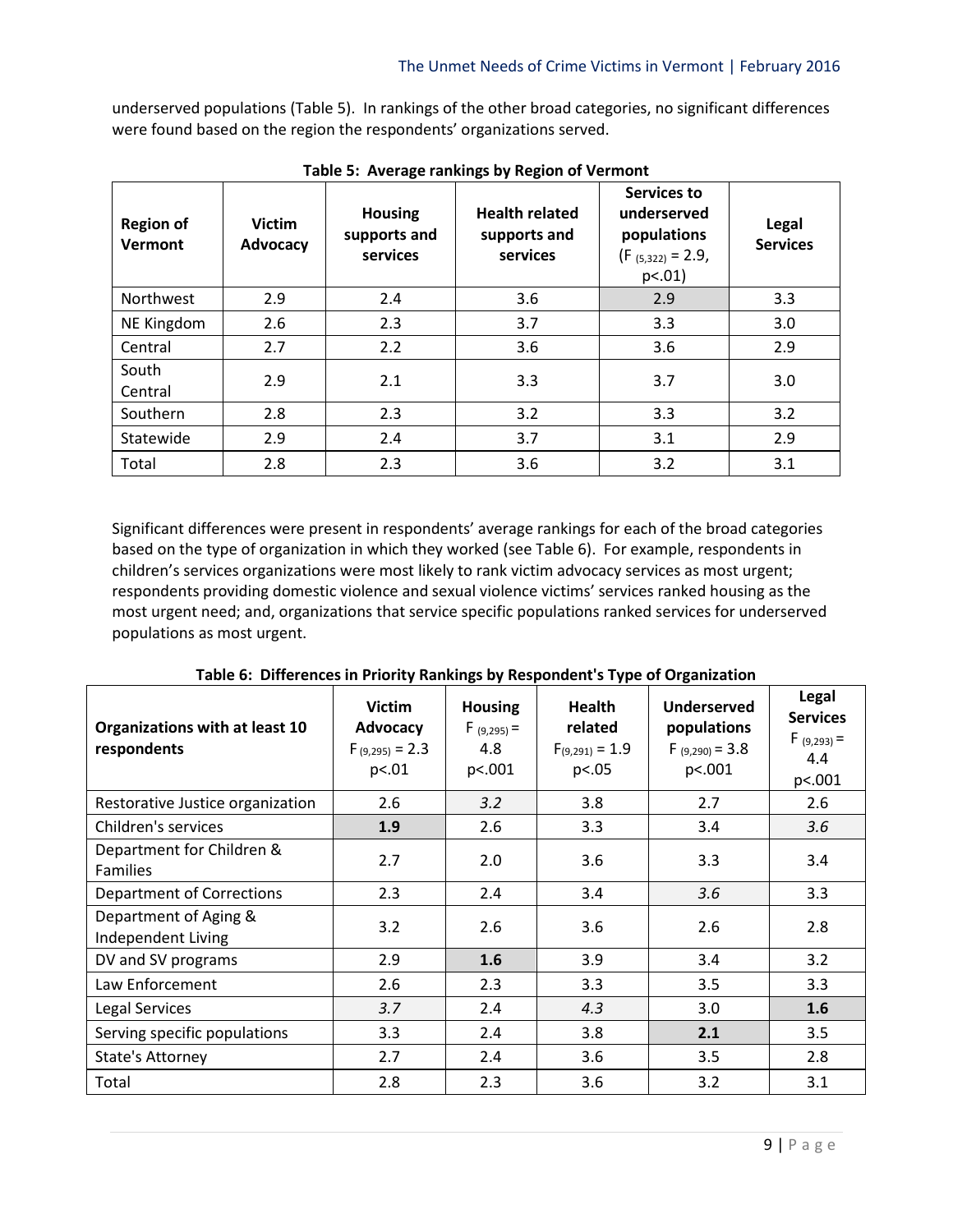# **Housing**

Table 7 shows that respondents ranked emergency housing for victims of domestic violence and their children as most urgent.

|                                                                                                        | Average    | Most     |
|--------------------------------------------------------------------------------------------------------|------------|----------|
| <b>Housing</b>                                                                                         | Ranking of | Frequent |
|                                                                                                        | Urgency    | Ranking  |
| Emergency housing that provides safe space 24/7<br>for victims of domestic violence and their children | 1.4        |          |
| Safe housing for homeless and runaway youth<br>who have been victimized                                | 1.9        | 2        |
| Paid overnight staff at domestic violence shelters                                                     | 2.7        | 3        |

**Table 7: Priority Ranking of Housing Services and Supports for Victims of Crime**

There were no significant differences between respondents' rankings of housing needs based on the regions of Vermont their organizations served. However significant differences in rankings did emerge between respondents from different types of organizations. As shown in Table 8, DAIL staff were most likely to see the need for emergency housing for victims of domestic violence and their children, while restorative justice workers were most likely to see the need for safe housing for homeless and runaway youth who have been victimized.

**Table 8: Differences in Average Rankings of Housing Services for Victims of Crime by Type of Organization**

| Organizations with at least 10 respondents | <b>Emergency housing for</b><br>victims of DV & their<br>children<br>F $(9,297)$ = 3.9, p < 001 | Safe housing for homeless<br>and runaway youth who<br>have been victimized<br>$F_{(9,294)} = 2,9$ , p<.01 |
|--------------------------------------------|-------------------------------------------------------------------------------------------------|-----------------------------------------------------------------------------------------------------------|
| Restorative Justice organization           | 1.8                                                                                             | 1.5                                                                                                       |
| <b>Community-Base Children's services</b>  | 1.8                                                                                             | 1.6                                                                                                       |
| Department for Children and Families       | 1.4                                                                                             | 1.9                                                                                                       |
| <b>Department of Corrections</b>           | 1.3                                                                                             | 1.9                                                                                                       |
| Department of Aging & Independent Living   | 1.1                                                                                             | 2.1                                                                                                       |
| DV or Sexual Violence Program              | 1.3                                                                                             | 2.1                                                                                                       |
| Law Enforcement                            | 1.3                                                                                             | 2.1                                                                                                       |
| Legal Services                             | 1.3                                                                                             | 1.9                                                                                                       |
| Organization serving specific populations  | 1.5                                                                                             | 1.9                                                                                                       |
| <b>State's Attorney</b>                    | 1.3                                                                                             | 1.9                                                                                                       |
| Total                                      | 1.4                                                                                             | 1.9                                                                                                       |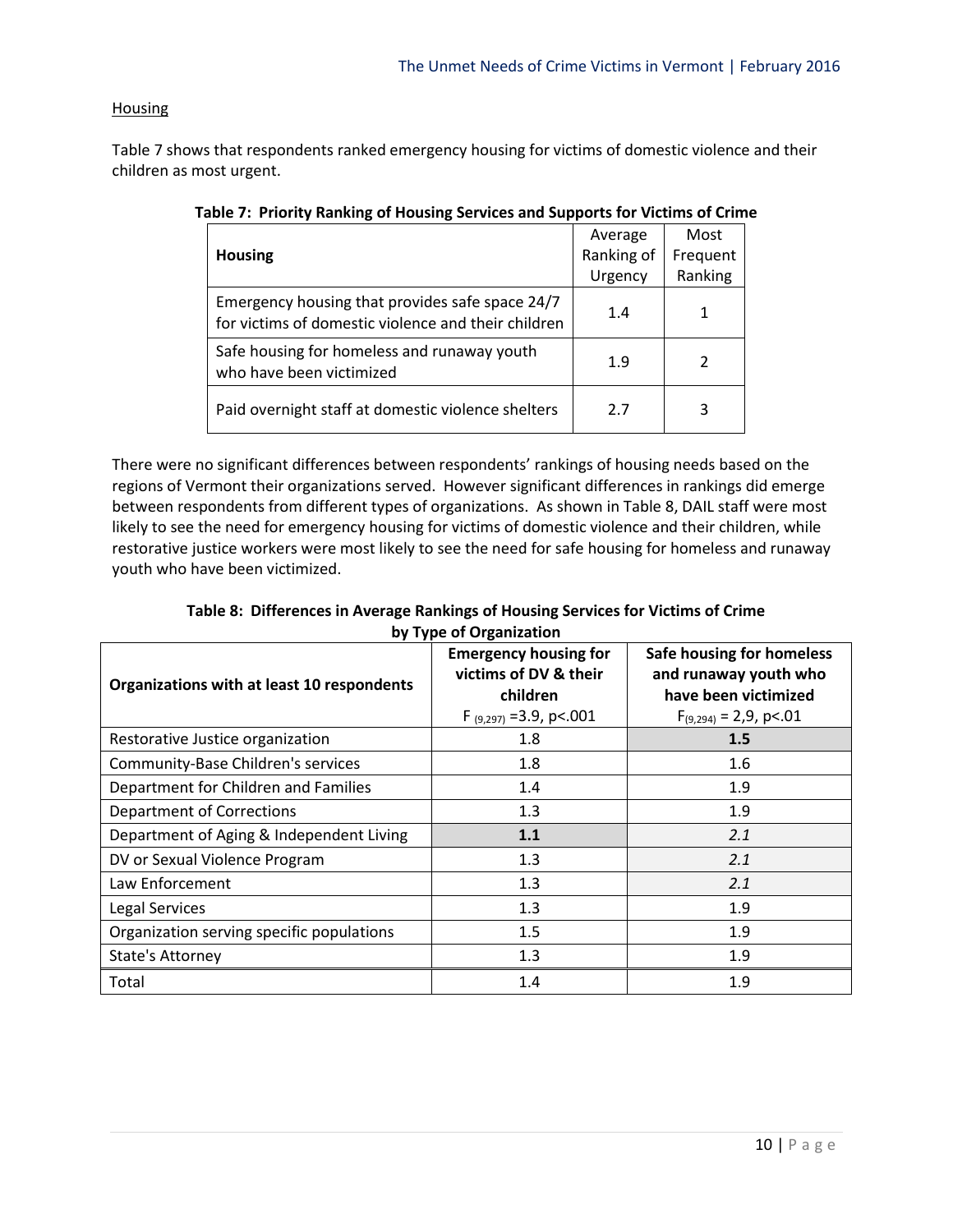# Victim Advocacy

As Table 9 shows, respondents identified child and youth advocates in Domestic Violence and Sexual Violence programs, and embedded victim's advocates in police departments as the two most urgently needed victim advocacy services. Third most urgent was Victim's Advocates at Child Advocacy Centers.

| <b>Victim Advocacy Services or Programs</b>                                                             | Average Ranking<br>of Urgency | Most Frequent<br><b>Ranking Score</b> |
|---------------------------------------------------------------------------------------------------------|-------------------------------|---------------------------------------|
| Child and youth advocates at Domestic Violence and<br>Sexual Violence programs                          | 2.3                           |                                       |
| Embedded victim's advocates in police departments                                                       | 2.5                           |                                       |
| Victim's Advocates at Child Advocacy Centers                                                            | 2.8                           | ঽ                                     |
| A dedicated person to help victims through the<br><b>Community Justice Center and Diversion process</b> | 3.3                           | 4                                     |
| Advocates specifically for children experiencing bullying                                               | 4.1                           | 5                                     |

|  |  |  | Table 9: Priority Rankings for Victim Advocacy Services and Supports |
|--|--|--|----------------------------------------------------------------------|
|--|--|--|----------------------------------------------------------------------|

No statistically significant differences were found in average rankings of Victim Advocacy items across regions of Vermont. Significant differences did exist between respondents from different types of organizations in average rankings for four of the five victim advocacy services (see Table 10). Respondents from domestic violence and sexual violence programs and legal services were most likely to see an urgent need for child and youth advocates in domestic violence and sexual violence programs. Respondents from children's services organizations saw the need for victim's advocates at Child Advocacy Centers as most urgent, and restorative justice staff said a dedicated person to help victims through the community justice and diversion process was most needed.

| Table 10: Differences in Average Rankings for Victim Advocacy Services by Type of Organization |  |  |  |
|------------------------------------------------------------------------------------------------|--|--|--|
|------------------------------------------------------------------------------------------------|--|--|--|

| <b>Organizations with at least</b><br>10 respondents | Child and youth<br>advocates at DV &<br>SV programs<br>$F(9,298) = 4.0$<br>p<.001 | Victim's<br>advocates in<br>police depart<br>$F(9,296) = 3.4$<br>p<.001 | Victim's<br><b>Advocates</b><br>at CACs<br>$F(9,292) = 5.1$<br>p<.001 | Person to help<br>victims through<br><b>CJC &amp; Diversion</b><br>$F(9,292) = 4.9$<br>p<.001 |
|------------------------------------------------------|-----------------------------------------------------------------------------------|-------------------------------------------------------------------------|-----------------------------------------------------------------------|-----------------------------------------------------------------------------------------------|
| Restorative Justice                                  | 2.9                                                                               | 2.8                                                                     | 3.2                                                                   | 2.1                                                                                           |
| Children's services                                  | 2.7                                                                               | 3.2                                                                     | 1.8                                                                   | 3.5                                                                                           |
| <b>DCF</b>                                           | 2.1                                                                               | 2.6                                                                     | 2.6                                                                   | 3.9                                                                                           |
| <b>Department of Corrections</b>                     | 2.6                                                                               | 2.2                                                                     | 2.9                                                                   | 2.9                                                                                           |
| <b>DAIL</b>                                          | 2.7                                                                               | 1.8                                                                     | 3.3                                                                   | 3.2                                                                                           |
| DV or SV Program                                     | 1.7                                                                               | 2.2                                                                     | 3.4                                                                   | 3.7                                                                                           |
| Law Enforcement                                      | 2.1                                                                               | 3.0                                                                     | 2.5                                                                   | 3.5                                                                                           |
| Legal Services                                       | 1.8                                                                               | 2.5                                                                     | 3.1                                                                   | 3.2                                                                                           |
| Serving specific populations                         | 2.2                                                                               | 1.9                                                                     | 3.2                                                                   | 3.5                                                                                           |
| State's Attorney                                     | 2.4                                                                               | 2.2                                                                     | 2.4                                                                   | 3.6                                                                                           |
| Total                                                | 2.2                                                                               | 2.5                                                                     | 2.8                                                                   | 3.4                                                                                           |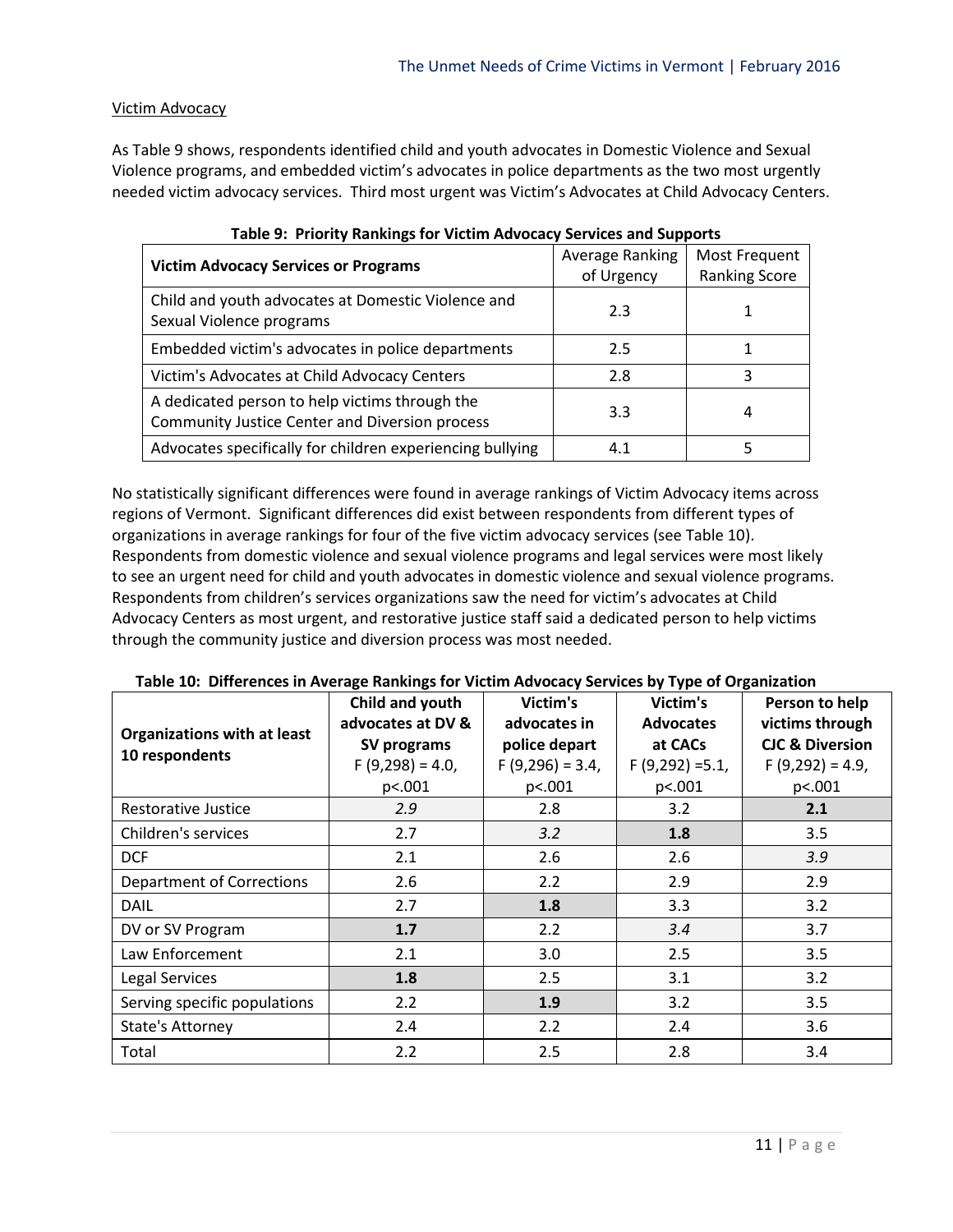# Legal Services

Respondents were presented with eight types of legal service that victims of crime might need. As shown in Table 11, the needs identified as most urgent included a centralized legal resource for victims of crime, legal advocacy for victims of sexual violence.

| $100 - 220$ and $1000 - 1000$ and $100 - 1000$ and $100 - 1000$ and $100 - 1000$  |            |          |  |  |
|-----------------------------------------------------------------------------------|------------|----------|--|--|
|                                                                                   | Average    | Most     |  |  |
| <b>Legal Services</b>                                                             | Ranking of | Frequent |  |  |
|                                                                                   | Urgency    | Ranking  |  |  |
| Centralized legal resource for victims of crime with toll free number to call for |            |          |  |  |
| information and legal advice, assessment of legal needs, referral to legal        | 3.7        | 1        |  |  |
| representation (including funding for attorneys).                                 |            |          |  |  |
| Legal advocacy for victims of sexual violence, including sexual trafficking       | 3.7        | 1        |  |  |
| Representation of victims at each stage of the criminal process: including        | 3.8        | 3        |  |  |
| subpoenas, deposition, and communicating with State's Attorney                    |            |          |  |  |
| Legal representation to address a range of issues facing victims including        |            |          |  |  |
| access to funds, Power of Attorney, financial exploitation, control over          | 4.1        | 2        |  |  |
| finances, property, and life decisions                                            |            |          |  |  |
| Legal representation for custody of children                                      | 4.3        | 5        |  |  |
| Specialized attorneys with expertise in areas such as disabilities and elders to  | 4.9        | 5        |  |  |
| assist prosecutors with cases                                                     |            |          |  |  |
| Victim's Ombudsman to ensure that all state systems uphold victims' rights.       | 5.6        | 8        |  |  |
| Increased capacity to provide supervision and training for Guardians Ad Litem     | 5.6        | 8        |  |  |

# **Table 11: Priority Rankings of Legal Service Needs for Victims of Crime**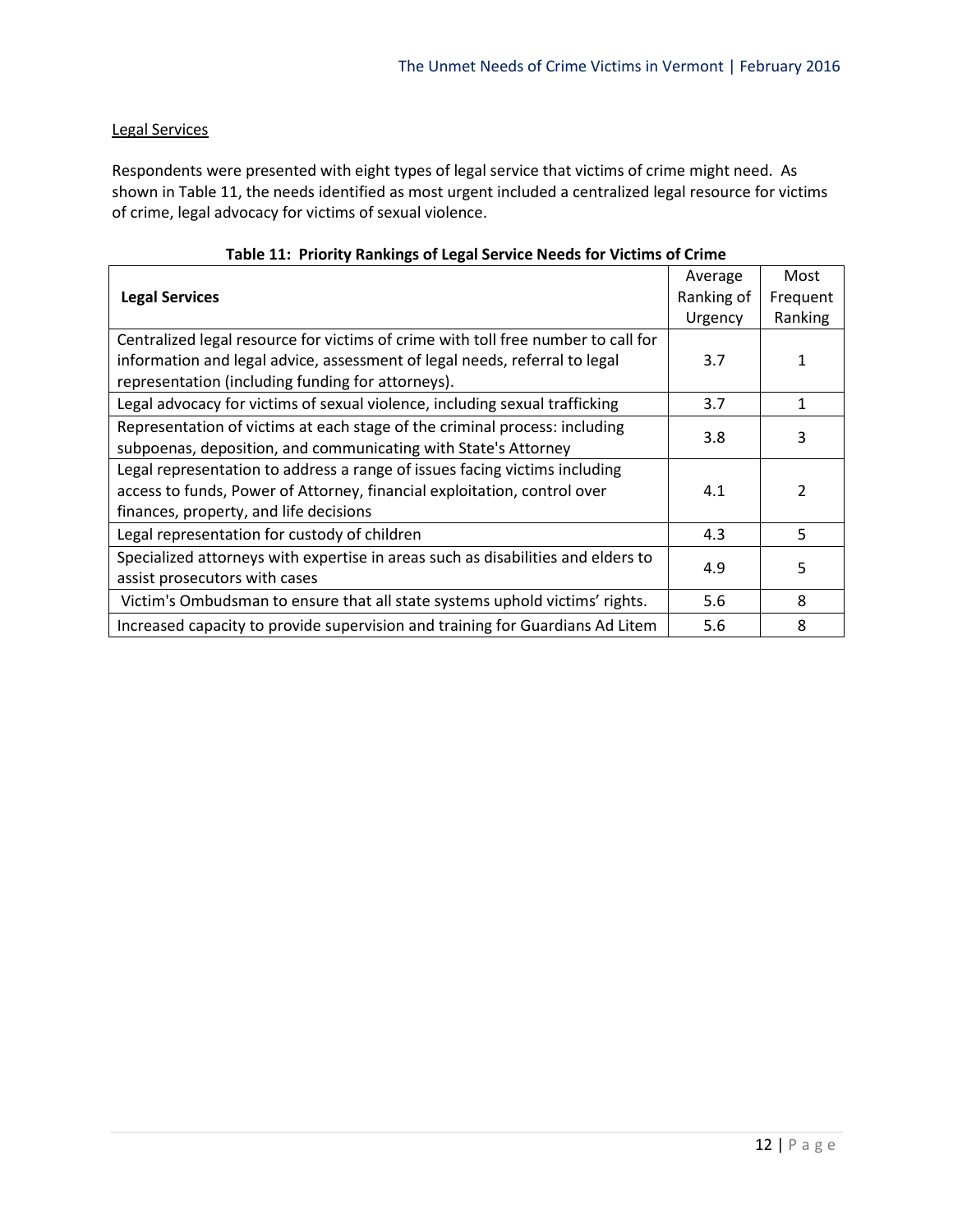# Underserved Populations

When asked about the most urgent needs for victims from underserved populations, respondents ranked culturally competent case managers and increased staff capacity to serve victims from underserved populations as top priorities (see Table 12).

|                                                                   | Average    | Most                 |
|-------------------------------------------------------------------|------------|----------------------|
| <b>Underserved populations</b>                                    | Ranking of | Frequent             |
|                                                                   | Urgency    | <b>Ranking Score</b> |
| Culturally competent case managers to assess victim's needs,      | 2.7        |                      |
| develop a plan, and connect victims to needed services            |            |                      |
| Increase staff and capacity to serve victims who are elders,      |            |                      |
| persons with disabilities, new Americans and LGBTQ youth and      | 2.6        | 2                    |
| adults                                                            |            |                      |
| Increase capacity for Area Agencies on Aging to serve elders who  | 3.1        | 5                    |
| are victims of crime and address financial exploitation and fraud |            |                      |
| Outreach and education for victims tailored to their specific     |            |                      |
| population (e.g., elders, new Americans, LGBTQ youth and          | 3.2        | 4                    |
| adults)                                                           |            |                      |
| Services for victims of human trafficking (both labor and sexual) | 3.3        | 5                    |

|  |  |  |  |  | Table 12: Priority Rankings for Services to Crime Victims from Underserved Populations |  |  |
|--|--|--|--|--|----------------------------------------------------------------------------------------|--|--|
|--|--|--|--|--|----------------------------------------------------------------------------------------|--|--|

Significant differences appeared between respondents from different regions on three of the services for underserved populations (see Table 13). Respondents serving the Northwest region identified services for victims of human trafficking as most urgently needed.

# **Table 13: Differences in Average Rankings of Services to Crime Victims in Underserved Populations by Region**

| <b>Region of Vermont</b> | <b>Increased capacity</b><br>among AAAs to serve<br>elder victims<br>$F_{(5,334)} = 3.0$ , p<.01 | Outreach and<br><b>Education for</b><br>specific population<br>$F_{(5,336)} = 2.6$ , p<.05 | Services for victims of<br>human trafficking<br>(both labor & sexual)<br>$F_{(5,339)} = 3.1$ , p<.01 |
|--------------------------|--------------------------------------------------------------------------------------------------|--------------------------------------------------------------------------------------------|------------------------------------------------------------------------------------------------------|
| Northwest                | 3.5                                                                                              | 3.5                                                                                        | 2.9                                                                                                  |
| NE Kingdom               | 2.6                                                                                              | 3.5                                                                                        | 3.6                                                                                                  |
| Central                  | 3.2                                                                                              | 2.9                                                                                        | 3.5                                                                                                  |
| South Central            | 3.3                                                                                              | 3.1                                                                                        | 3.2                                                                                                  |
| Southern                 | 2.7                                                                                              | 2.8                                                                                        | 3.8                                                                                                  |
| Statewide                | 3.2                                                                                              | 3.3                                                                                        | 3.3                                                                                                  |
| Total                    | 3.1                                                                                              | 3.2                                                                                        | 3.3                                                                                                  |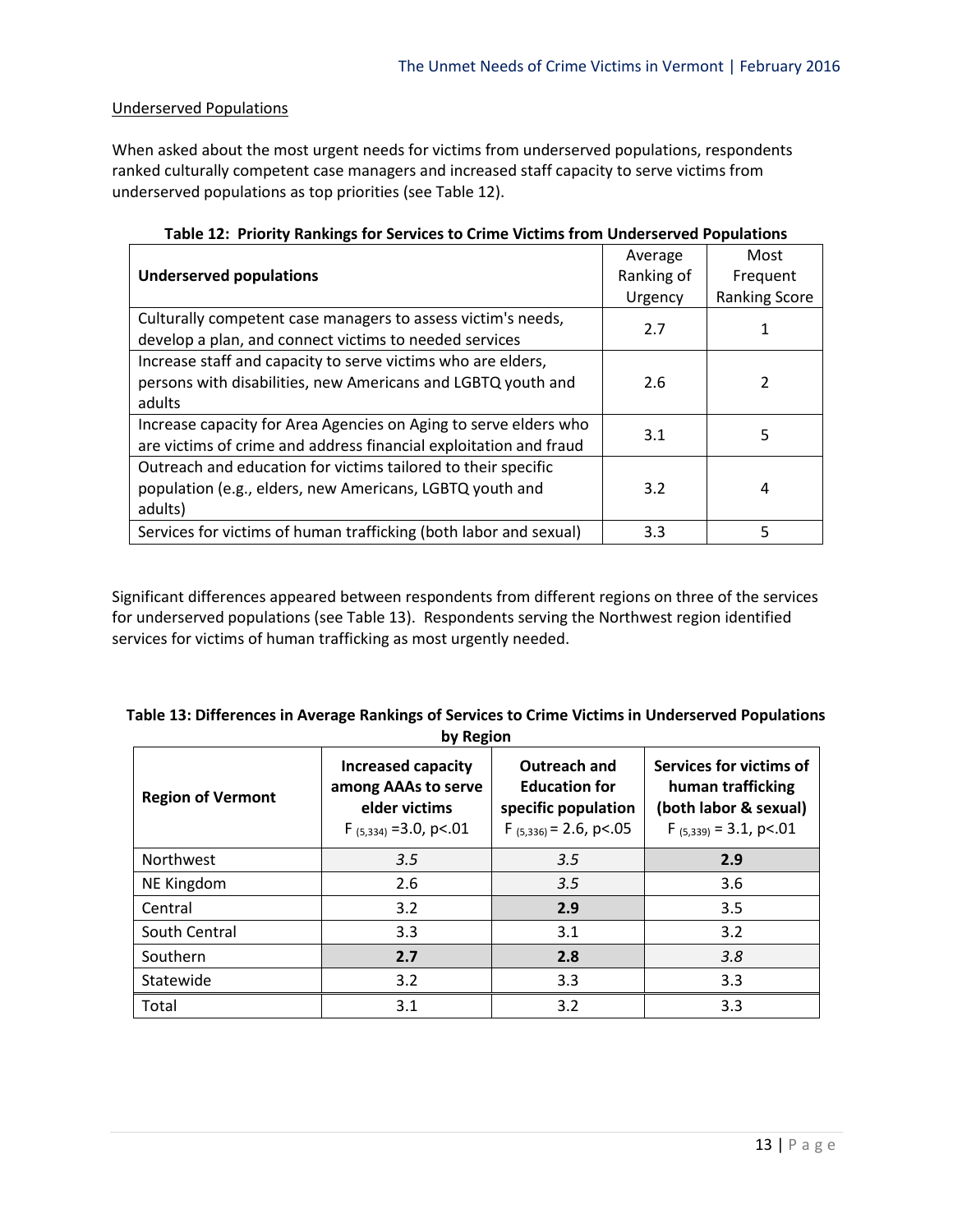# **Health**

As shown in Table 14, respondents identified the following two health needs as most urgent for victims:

- The availability of Certified SANE staff on a 24/7 basis in all Vermont hospitals
- Mental health services for child victims and witnesses

| Table 14: Priority Rankings for Health Services to Victims of Crime                                        |            |          |  |  |
|------------------------------------------------------------------------------------------------------------|------------|----------|--|--|
|                                                                                                            | Average    | Most     |  |  |
| <b>Health Services for Victims of Crime</b>                                                                | Ranking of | Frequent |  |  |
|                                                                                                            | Urgency    | Ranking  |  |  |
| Certified adult and pediatric Sexual Assault Nurse<br>Examiners (SANE) available 24/7 in Vermont hospitals | 1.9        | 1        |  |  |
| Mental health services for child victims and child<br>witnesses of violence                                | 1.8        | 2        |  |  |
| Mental health services for adult victims of crime                                                          | 2.2        | 3        |  |  |

# No significant differences were found between rankings from respondents from different regions in Vermont in average rankings of health services.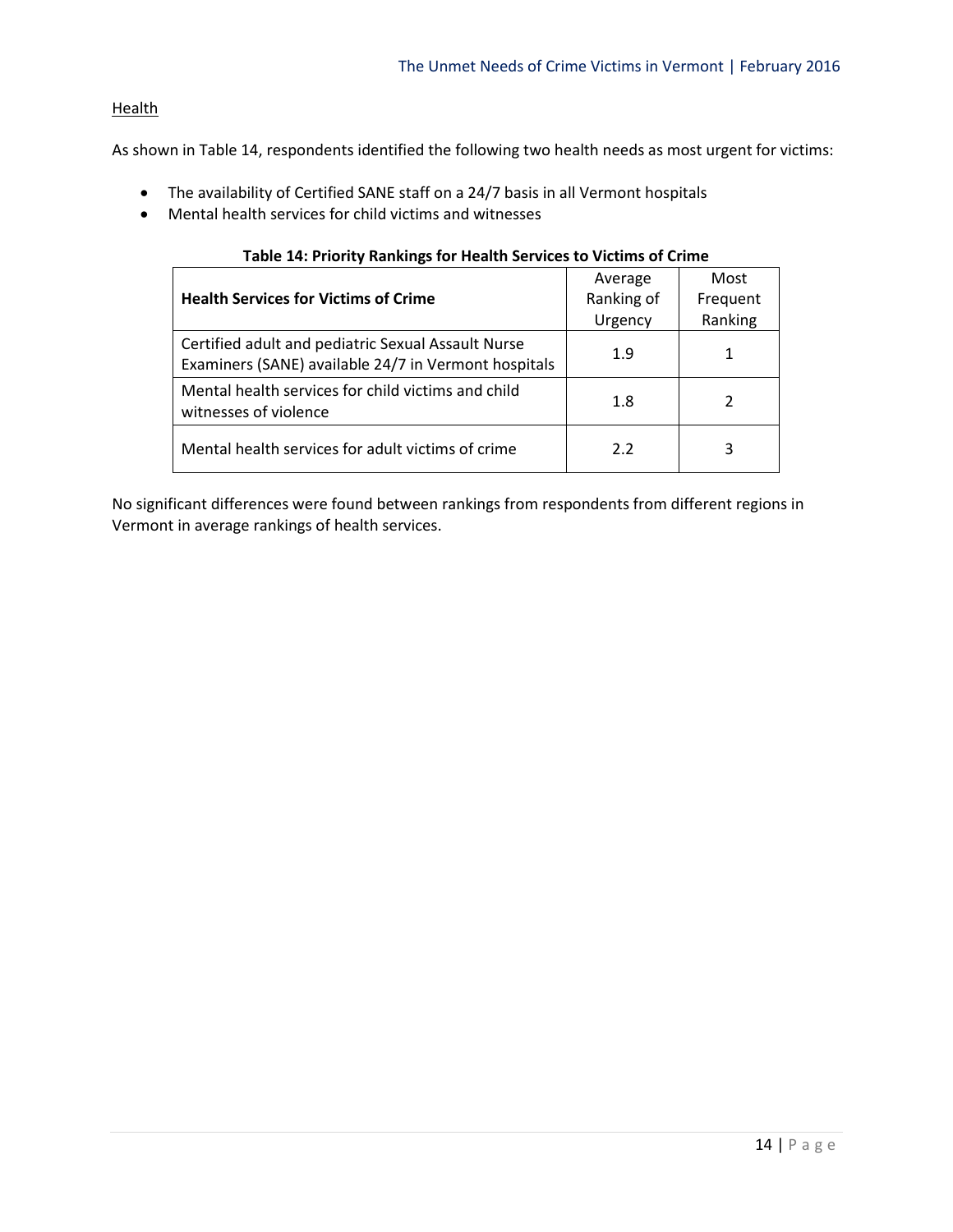# Training Needs

Survey respondents were asked to identify types of training that persons working with crime victims most urgently needed. As shown in Table 15, the need for training in trauma-informed practices, and understanding the issues involved for DCF-involved youth, were ranked as highest priority.

|                                                                                                                              | Average    | Most     |
|------------------------------------------------------------------------------------------------------------------------------|------------|----------|
| <b>Training Needs</b>                                                                                                        | Ranking of | Frequent |
|                                                                                                                              | Urgency    | Ranking  |
| Trauma informed practices                                                                                                    | 2.4        |          |
| Understanding issues for Department for Children and Families<br>involved youth (due to being victims or victimizing others) | 2.9        |          |
| Understanding issues for victims of crime with disabilities                                                                  | 3.4        | 4        |
| Understanding issues for elder victims of crime                                                                              | 3.7        | 5        |
| Cultural competency and issues facing new Americans (e.g.,<br>criminal charges may have negative impact on victims' lives)   | 4.2        | 6        |
| Cultural competency regarding LGBTQ youth and adults                                                                         | 4.3        | 6        |

Rankings of training needs related to cultural competency around New Americans and DCF involved youth were significantly different across Vermont regions (see Table 16). Respondents serving the Northwest region were most likely to see an urgent need for cultural competency training regarding new Americans, and least likely to see a need for training on DCF involved youth.

| <b>Region of Vermont</b> | <b>New Americans</b><br>$F_{(5,339)} = 7.0$ , p<.001 | <b>DCF involved youth</b><br>$F_{(5,340)} = 2.5$ , p<.05 |
|--------------------------|------------------------------------------------------|----------------------------------------------------------|
| Northwest                | 3.5                                                  | 3.2                                                      |
| NE Kingdom               | 4.8                                                  | 2.8                                                      |
| Central                  | 4.9                                                  | 2.8                                                      |
| South Central            | 4.0                                                  | 2.4                                                      |
| Southern                 | 4.4                                                  | 2.6                                                      |
| Statewide                | 4.0                                                  | 3.3                                                      |
| Total                    | 4.2                                                  | 2.9                                                      |

**Table 16: Differences in Average Rankings of Training Needs by Region of Vermont**

Significant differences also emerged between respondents working for different types of organizations in their rankings of needed training (see Table 17).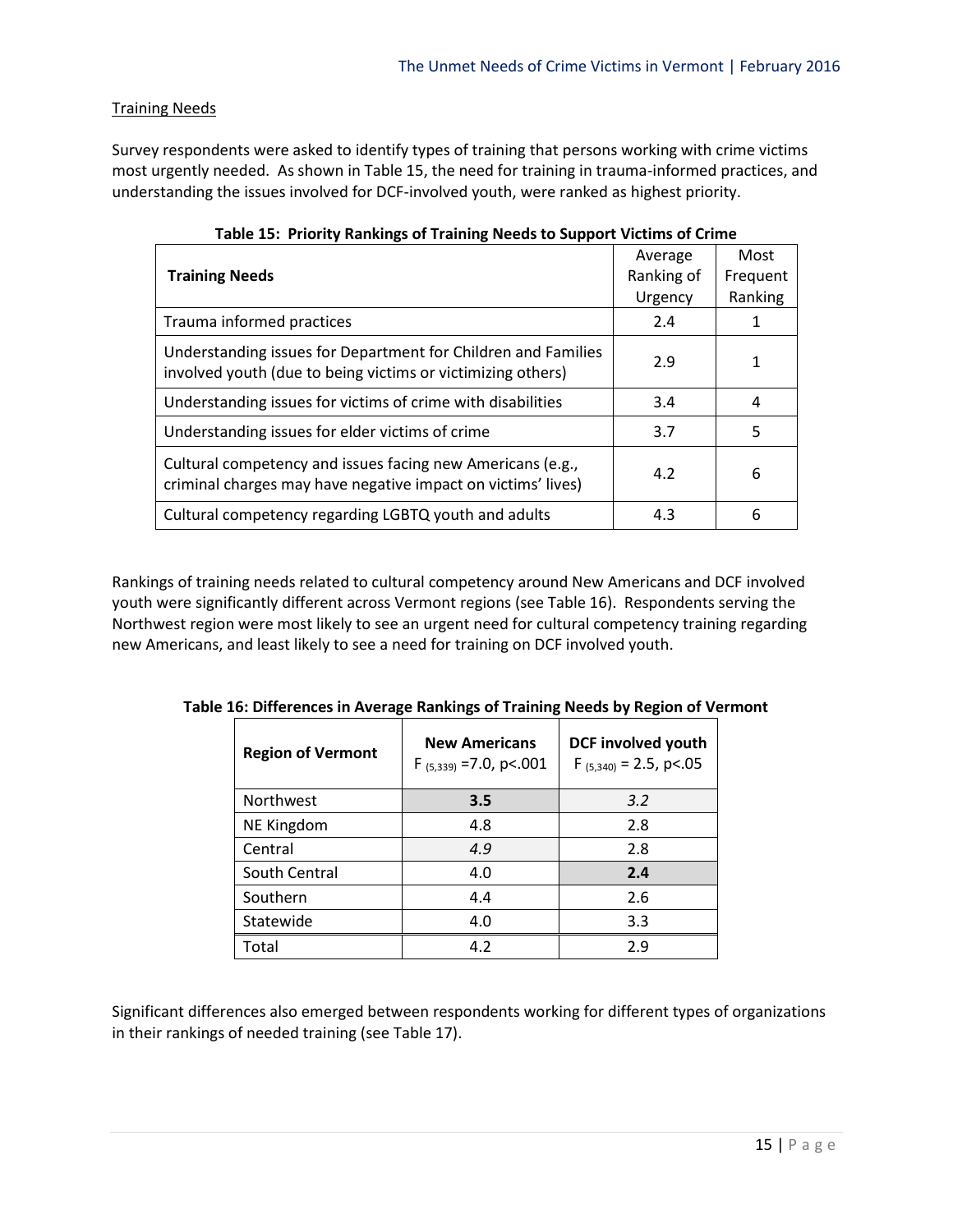| <b>Organizations with at</b><br>least 10 respondents            | <b>LGBTQ</b><br>$F_{(9,295)} =$<br>3.6.,<br>p<.001 | <b>Trauma</b><br>informed<br>practices<br>$F(9,298) =$<br>4.2, p <. 001 | <b>DCF</b><br>involved<br>youth<br>$F(9, 298) =$<br>2.2, $p<05$ | <b>Elder</b><br><b>Victims</b><br>$F_{(9,295)} =$<br>5.5, p <. 001 | <b>Disabilities</b><br>$F_{(9, 297)} =$<br>3.0, $p<.01$ |
|-----------------------------------------------------------------|----------------------------------------------------|-------------------------------------------------------------------------|-----------------------------------------------------------------|--------------------------------------------------------------------|---------------------------------------------------------|
| <b>Restorative Justice</b><br>organization                      | 4.4                                                | 2.4                                                                     | 2.8                                                             | 3.8                                                                | 3.5                                                     |
| Community-Based<br>Children's services                          | 4.3                                                | 1.5                                                                     | 2.6                                                             | 4.4                                                                | 3.9                                                     |
| Department for Children<br>and Families                         | 4.1                                                | 1.8                                                                     | 2.2                                                             | 4.1                                                                | 4.2                                                     |
| Department of<br>Corrections                                    | 4.5                                                | 2.0                                                                     | 2.6                                                             | 3.6                                                                | 3.5                                                     |
| Department for<br>Disabilities, Aging and<br>Independent Living | 5.1                                                | 3.5                                                                     | 3.6                                                             | 2.0                                                                | 2.3                                                     |
| Domestic Violence or<br>Sexual Violence Program                 | 3.7                                                | 2.2                                                                     | 3.2                                                             | 4.4                                                                | 3.5                                                     |
| Law Enforcement                                                 | 4.5                                                | 3.2                                                                     | 2.5                                                             | 3.3                                                                | 3.3                                                     |
| <b>Legal Services</b>                                           | 5.2                                                | 2.9                                                                     | 3.4                                                             | 3.2                                                                | 2.7                                                     |
| Organization serving<br>specific populations                    | 3.5                                                | 2.8                                                                     | 3.5                                                             | 4.2                                                                | 3.4                                                     |
| <b>State's Attorney</b>                                         | 4.7                                                | 2.1                                                                     | 3.2                                                             | 3.3                                                                | 3.0                                                     |
| Total                                                           | 4.3                                                | 2.4                                                                     | 2.9                                                             | 3.8                                                                | 3.4                                                     |

**Table 17: Differences in Average Rankings of Needed Training by Type of Organization**

# Providers Needing Training

Focus group participants identified specific providers who might benefit from additional training. The survey asked respondents to rank order the providers' most needing training. Rising to top priority were training on community resources to law enforcement personnel and prosecutors, and for court personnel on Relief from Abuse Orders (see Table 18).

| 18002201110110                                        |            |          |  |  |
|-------------------------------------------------------|------------|----------|--|--|
|                                                       | Average    | Most     |  |  |
| <b>Providers Needing Training</b>                     | Ranking of | Frequent |  |  |
|                                                       | Urgency    | Ranking  |  |  |
| Training to law enforcement and prosecutors about     | 2.2        | 1.0      |  |  |
| community resources for victims                       |            |          |  |  |
| Training court personnel to promote consistent        | 2.3        | 1.0      |  |  |
| responses to victims seeking Relief from Abuse Orders |            |          |  |  |
| Training mental health providers on how to work with  | 2.6        | 3.0      |  |  |
| domestic violence victims                             |            |          |  |  |
| Training for community-based victim's advocates on    | 2.8        | 4.0      |  |  |
| criminal procedures                                   |            |          |  |  |

**Table 18: Priority Rankings of Providers that Need Training to Serve Victims of Crime**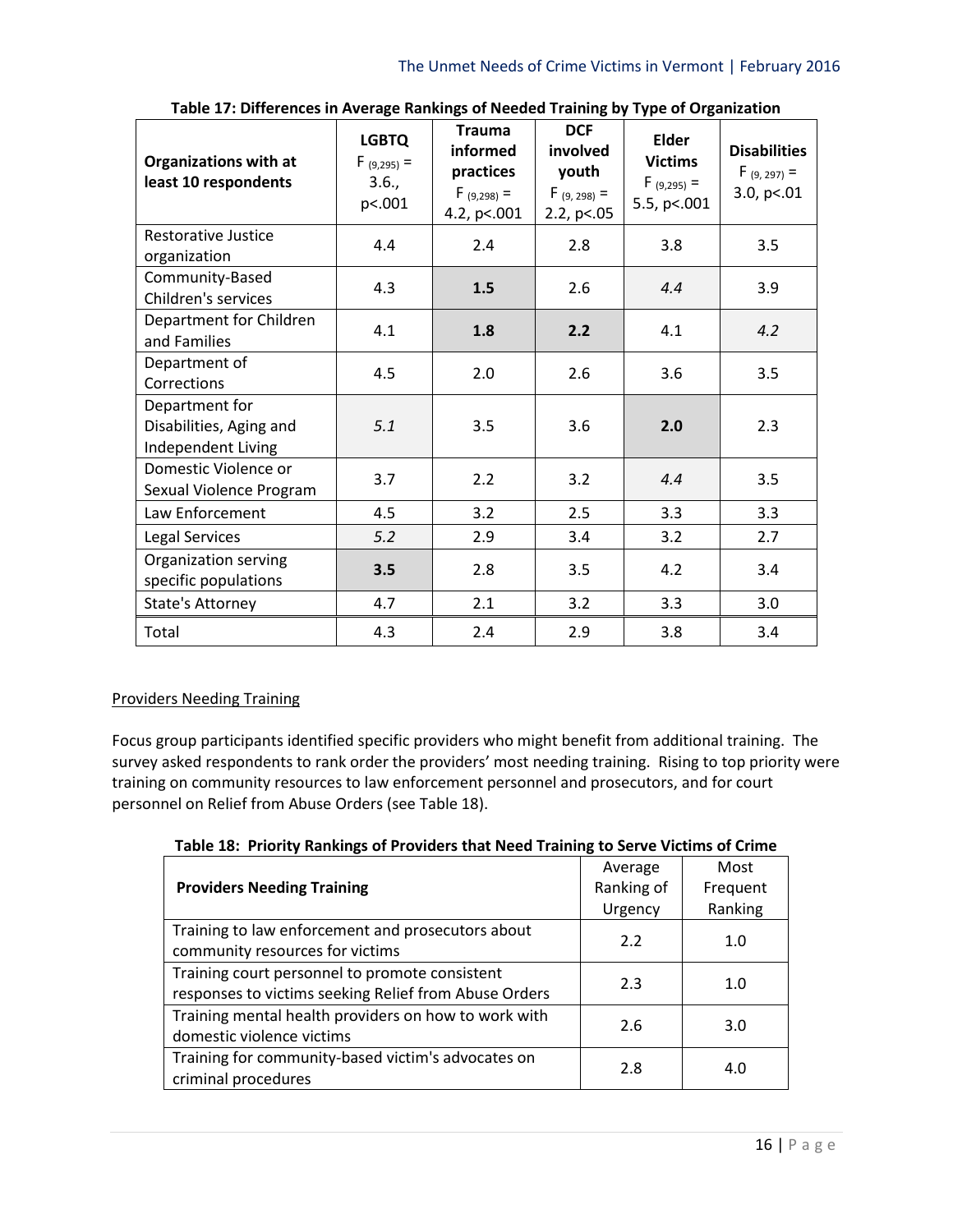No significant differences in ranking what types of providers need training emerged based on the regions respondents served. There were significant differences in how respondents ranked the types of providers who most urgently need training based on the types of organization in which they worked. (see Table 19).

| Organizations with at least 10<br>respondents                | <b>MH</b> providers<br>on DV<br>$F_{(9,297)} = 4.9$<br>p<.001 | Court<br><b>Personnel on</b><br><b>RFA</b><br>$F_{(9,297)} = 3.7$ ,<br>p<.001 | Law<br>enforcement &<br>prosecutors on<br>resources<br>$F_{(9, 295)} = 5.0$<br>p<.001 | <b>Community</b><br>victim's advocates<br>on criminal<br>procedures<br>$F(9, 296) = 3.6$<br>p<.001 |
|--------------------------------------------------------------|---------------------------------------------------------------|-------------------------------------------------------------------------------|---------------------------------------------------------------------------------------|----------------------------------------------------------------------------------------------------|
| Restorative Justice<br>organization                          | 3.3                                                           | 2.4                                                                           | 1.8                                                                                   | 2.5                                                                                                |
| <b>Community-Based Children's</b><br>services                | 3.0                                                           | 2.3                                                                           | 2.2                                                                                   | 2.6                                                                                                |
| Department for Children and<br><b>Families</b>               | 2.3                                                           | 2.0                                                                           | 2.5                                                                                   | 3.2                                                                                                |
| Department of Corrections                                    | 2.3                                                           | 2.6                                                                           | 2.1                                                                                   | 2.9                                                                                                |
| Department for Disabilities,<br>Aging and Independent Living | 3.0                                                           | 2.0                                                                           | 1.5                                                                                   | 3.5                                                                                                |
| Domestic Violence or Sexual<br>Violence Program              | 2.3                                                           | 2.0                                                                           | 2.5                                                                                   | 3.2                                                                                                |
| Law Enforcement                                              | 2.2                                                           | 2.5                                                                           | 2.8                                                                                   | 2.5                                                                                                |
| Legal Services                                               | 2.8                                                           | 1.8                                                                           | 2.3                                                                                   | 3.1                                                                                                |
| Organization serving specific<br>populations                 | 2.5                                                           | 3.2                                                                           | 1.6                                                                                   | 2.7                                                                                                |
| State's Attorney                                             | 3.1                                                           | 2.2                                                                           | 2.2                                                                                   | 2.5                                                                                                |
| Total                                                        | 2.6                                                           | 2.3                                                                           | 2.3                                                                                   | 2.8                                                                                                |

**Table 19: Differences in Average Rankings of Providers Needing Training by Type of Organization**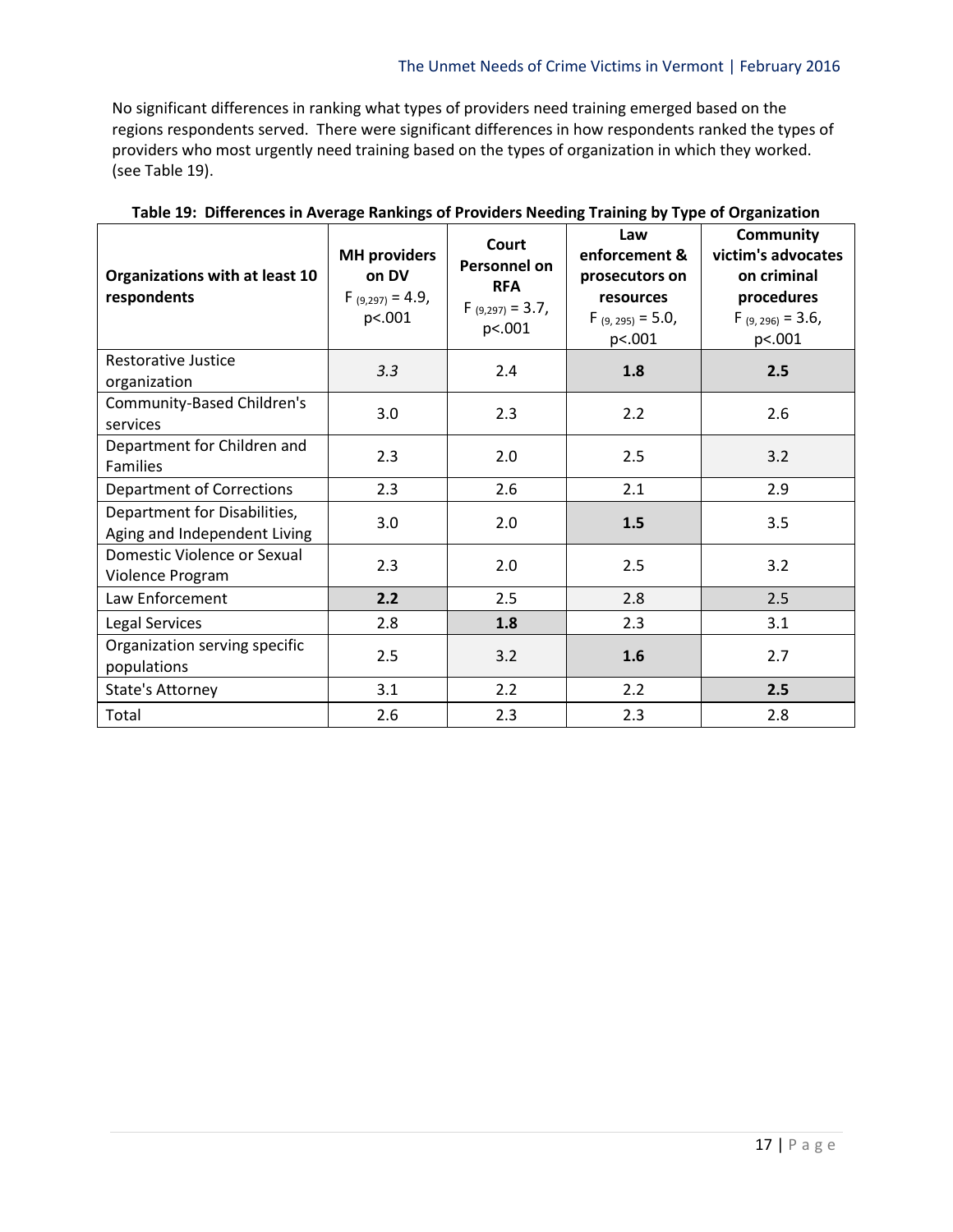#### **Recommendations**

These recommendations were developed by the VT Center for Crime Victim Services (Center) after analyzing the information generated from the focus groups of stakeholders and the results of the survey, and then integrating that information into our knowledge and understanding of how services to crime victims are delivered in Vermont.

The cost of implementing these recommendations statewide far exceeds the available increase in VOCA dollars. It is the Center's intention to engage in a competitive application process that targets these areas of need and gives communities and programs the opportunity to propose innovative and costeffective programming to best meet these needs. The Center will be strategic in awarding the new VOCA dollars to ensure equitable geographic distribution of funds throughout Vermont.

#### Housing

Emergency housing for victims of crime that provides a safe space 24/7 was rated as one the most urgent needs in the survey. However, the magnitude of this need and the cost of funding emergency shelter/housing 24/7 points to a more systemic housing crisis that the state of Vermont should address through a multi-disciplinary, multi-agency approach. The increase in VOCA funding cannot provide a solution to this problem in any meaningful, lasting way.

#### Victim Advocacy

Expanding the number and types of Victim Advocates in Vermont was also rated as one of the most urgent needs in the survey. The list of recommendations below are in line with VOCA regulations which require a certain percentage of VOCA funds to be earmarked for domestic violence, sexual assault, child abuse and crime victims from traditionally under-served populations.

Expand the number of child and youth advocates within domestic and/or sexual violence programs and concurrently expand DCF's Family Services domestic and sexual violence consultant capacity to achieve more statewide coverage.

Provide funding opportunities to law enforcement agencies to hire victim advocates to provide advocacy to crime victims, including assistance with applying for victim's compensation.

Provide additional funding to Child Advocacy Centers to build capacity within those programs to become fully accredited through the National Alliance of Child Advocacy Centers.

Provide funding for culturally competent case managers to work with crime victims from traditionally underserved populations such as elders, people with disabilities, New Americans and LGBTQ youth.

Fund services for victims of Human Trafficking in the Northwest region of the state.

Vermont's Sexual Assault Nurse Examiner (SANE) Program is currently coordinated by a 28 hour/week Clinical Coordinator. Funding should be expanded to allow for a full-time Clinical Coordinator who can recruit and train additional pediatric and adult SANEs to improve 24/7 availability of SANEs in Vermont hospitals.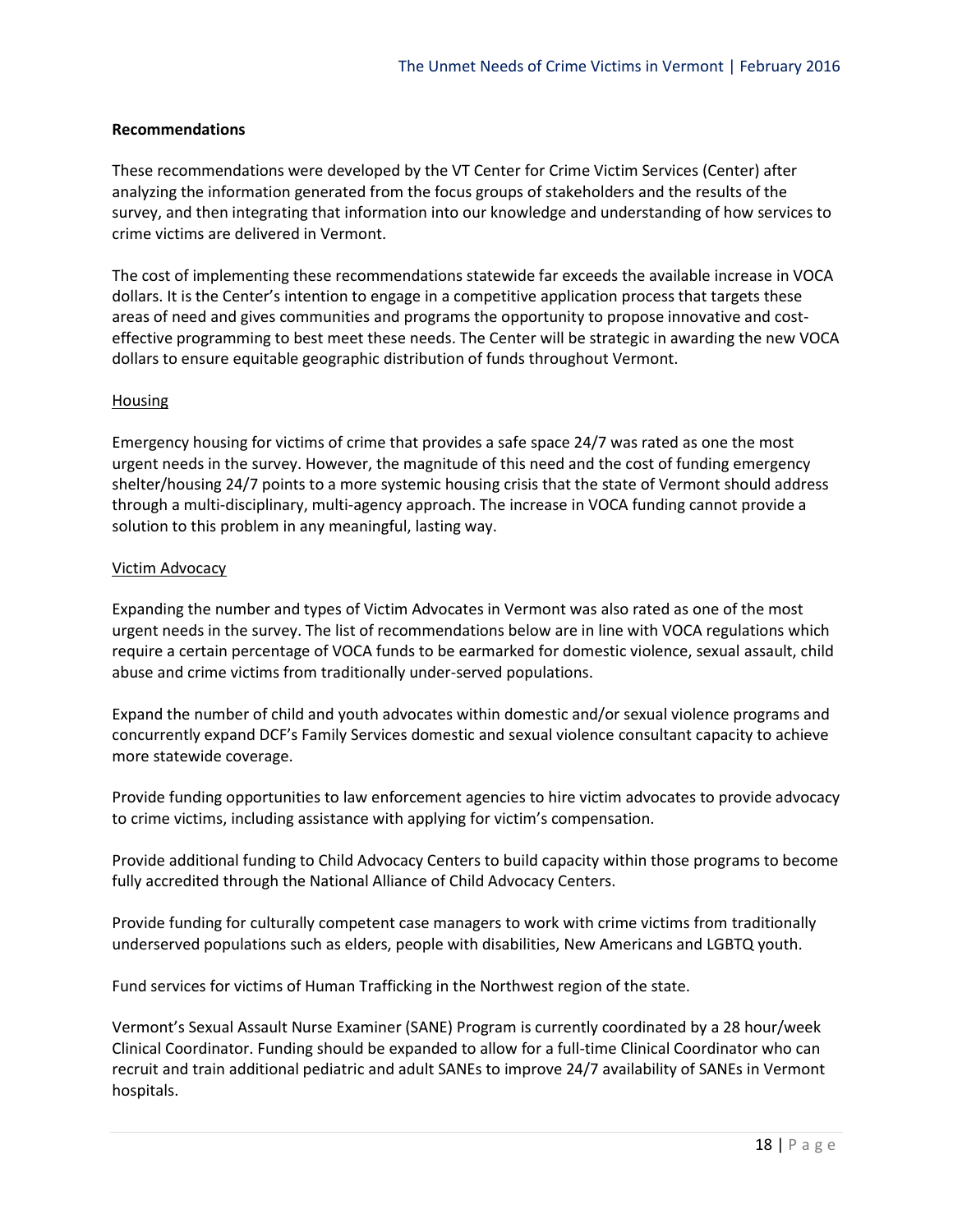Identify regions in Vermont where there is a shortage of trauma-informed mental health services for child victims of domestic and sexual violence and develop capacity within victim service programs to provide those services.

Provide funding opportunities to Community Justice Centers to replicate the Parallel Justice Model increase support and services to crime victims.

#### Legal Services

At all of the focus groups, stakeholders raised the need for legal services specifically tailored for crime victims involved with the criminal and/or civil justice process. The survey ranked it as the second most urgent need after housing and victim advocacy.

Currently, there are a number of different organizations providing legal services to victims of crime: Vermont Network Against Domestic & Sexual Violence, Vermont Legal Aid, Disability Rights Vermont, South Royalton Legal Clinic, Have Justice Will Travel and the Vermont Bar Association. One key recommendation is for these entities to collaborate and create a centralized legal network for victims of crime which would offer information, assessment of legal needs, legal advice and representation.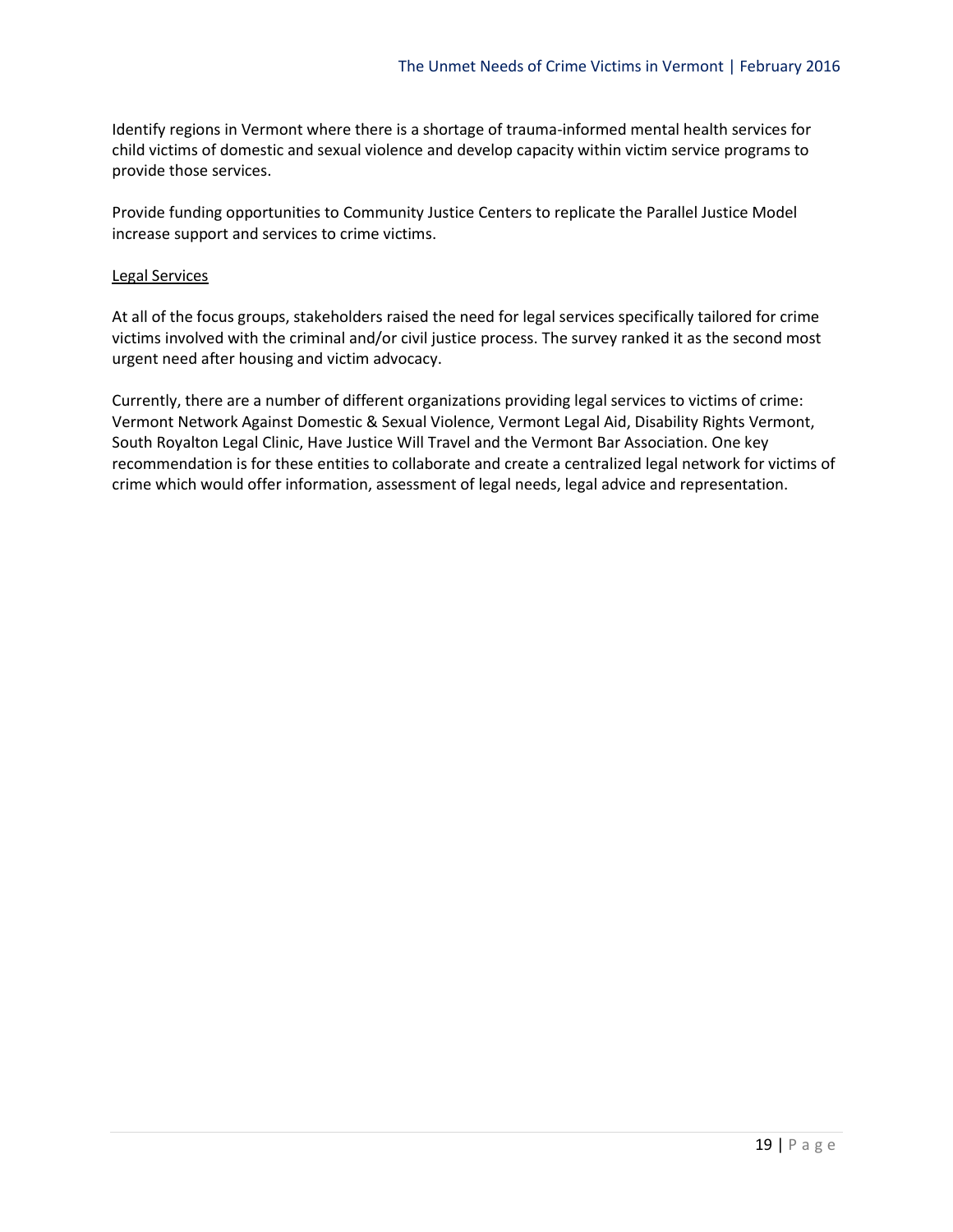|                                    | <b>Legal Services</b>                                |
|------------------------------------|------------------------------------------------------|
| Individual                         | Organization                                         |
| Art Banks, Esq.                    | South Royalton Legal Clinic                          |
| Michael Benvenuto, Esq.            | Vermont Legal Aid (Elders)                           |
| Nancy Breiden, Esq.                | Vermont Legal Aid (Disability Law Project)           |
| Carolyn Hanson, Esq.               | Office of the Vermont Attorney General               |
| Heather Holter, Coordinator        | Vermont Council on Domestic Violence                 |
| Michele Olvera, Esq.               | Vermont Network Against Domestic and Sexual Violence |
| Jerome O'Neil, Esq.                | President National Crime Victim's Bar Association    |
| Lindsey Owen, Esq.                 | <b>Disability Rights Vermont</b>                     |
| Bob Paollini, Esq. Exec. Dir.      | <b>Vermont Bar Association</b>                       |
| Sandy Paritz, Esq.                 | Vermont Legal Aid (Poverty)                          |
| Barbara Prine, Esq.                | Vermont Legal Aid (Disability Law Project)           |
| Wynona Ward, Esq.                  | Have Justice Will Travel                             |
|                                    | Vermont Network Against Domestic and Sexual Violence |
| Individual                         | Organization                                         |
| Cathleen Wilson Barkley, Exec. Dir | <b>HOPEWorks</b>                                     |
| Linda Campbell, Exec. Dir.         | Project Against Violent Encounters (PAVE)            |
| Kelly Dougherty, Exec. Dir.        | Women Helping Battered Women (WHBW)                  |
| Bobbie Gagne, Exec. Dir.           | Sexual Assault Crisis Team (SACT), Washington        |
| Kerri Duquette-Hoffman, Exec. Dir. | WomenSafe                                            |
| Linda Ingold, Exec. Dir.           | Safeline                                             |
| Meg Kuhner, Exec. Dir.             | Circle                                               |
| Sara Kunz-Robinson, Special        | Vermont Network Against Domestic and Sexual Violence |
| <b>Initiatives Coordinator</b>     |                                                      |
| Elisa Lucozzi, Advocacy Program    | Umbrella                                             |
| Manager                            |                                                      |
| Peggy O'Neil, Exec. Dir.           | <b>WISE</b>                                          |
| Roxie Rivard, Newport Site Mgr.    | Umbrella                                             |
| Karen Tronsgard-Scott, Exec. Dir.  | Vermont Network Against Domestic and Sexual Violence |
| Vickie Sterling, Exec. Dir.        | Women's Freedom Center                               |
| Chani Waterhouse                   | Vermont Network Against Domestic and Sexual Violence |
| Assoc. Dir. Member Program Support |                                                      |
|                                    | <b>Disability and Elders</b>                         |
| Individual                         | Organization                                         |
| Jocelyn Hard, Advocate             | <b>Disability Rights Vermont</b>                     |
| Odessa Kilby, Exec. Dir.           | Champlain Valley Agency on Aging                     |
| Virginia Milkey, Exec. Dir.        | Community of Vermont Elders (COVE)                   |
| Ed Paquin, Exec. Dir.              | <b>Disability Rights Vermont</b>                     |

| <b>Appendix A</b> |                          |
|-------------------|--------------------------|
|                   | Focus Group Participants |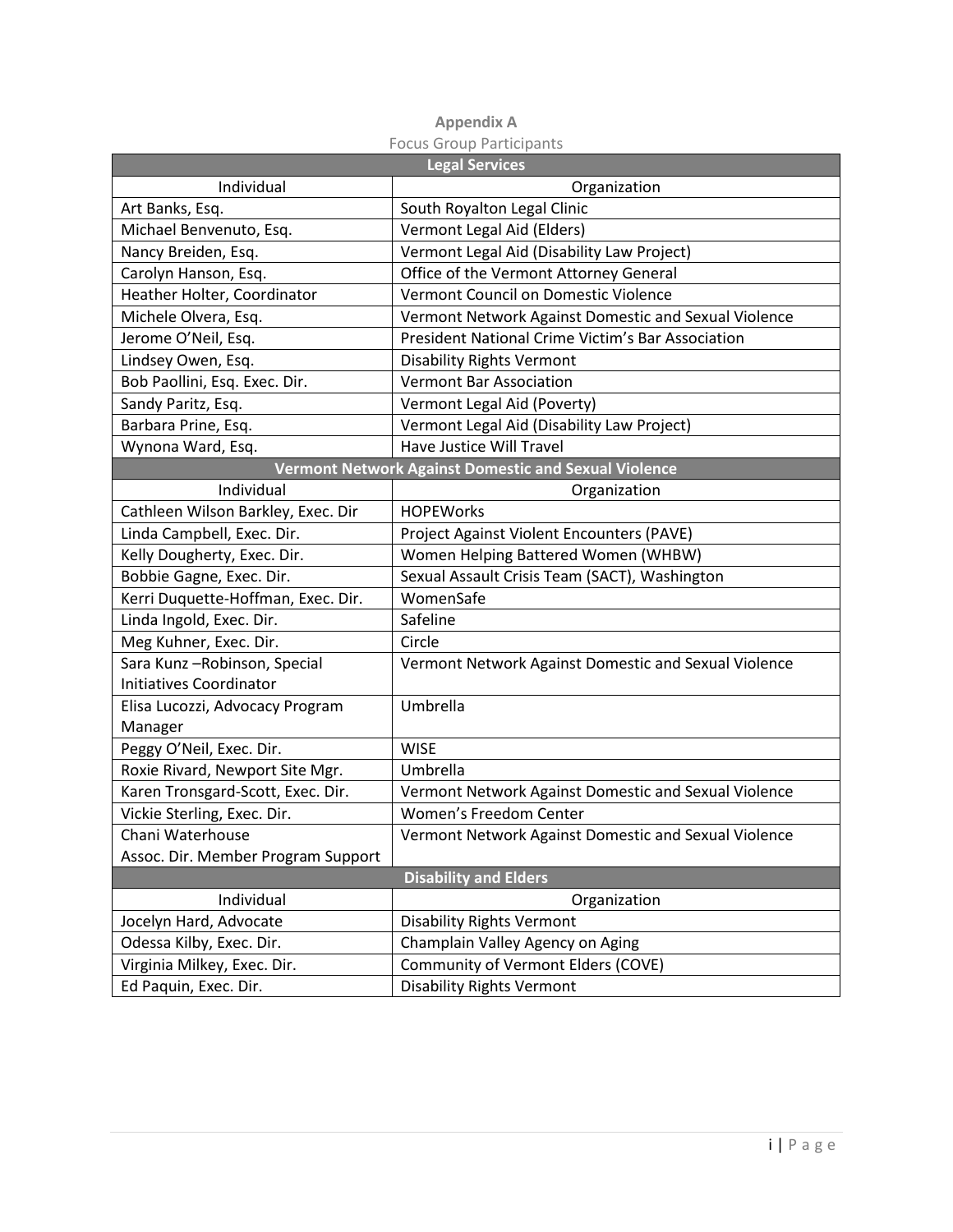|                                                            | <b>Community Justice Centers (CJCs) and Diversion Programs</b> |
|------------------------------------------------------------|----------------------------------------------------------------|
| Individual                                                 | Organization                                                   |
| Willa Farrell, Director                                    | Vermont Court Diversion Program                                |
| Catherine Kalkstein, Exec. Director                        | <b>Washington County Diversion Program</b>                     |
| Brian Keith, Exec. Director                                | <b>Caledonia Diversion Program</b>                             |
| Kym Anderson, Exec. Director                               | CJC, Randolph                                                  |
| Christine Aquino, Exec. Director                           | CJC, Hartford (White River)                                    |
| Rain Banbury, Advocate                                     | CJC, Burlington                                                |
| Lisa Bedinger, Exec. Director                              | CJC, South Burlington                                          |
| Yvonne Byrd, Exec. Director                                | CJC, Montpelier                                                |
| Susan Cherry, Exec. Director                               | CJC, St. Johnsbury                                             |
| Nina Curtis, Exec. Director                                | CJC, Franklin-Grand isle                                       |
| Jill Evans, Exec. Director                                 | CJC, Essex                                                     |
| Eliza Ferree, Exec. Director                               | CJC, Winooski                                                  |
| Anneke Hol, Exec. Director                                 | CJC, Burlington                                                |
| Carol Plante, Exec. Director                               | CJC, CJC, Hardwick                                             |
| Barbra Shaw-Dorso,                                         | CJC, Burlington                                                |
| Victim Liaison Coordinator                                 |                                                                |
| Clark Sheldon, Advocate                                    | CJC, Burlington                                                |
| Johannes Wheeldon,                                         | Vermont Community Justice Centers                              |
| <b>Executive Director</b>                                  |                                                                |
|                                                            | <b>LGBTQ</b>                                                   |
| Individual                                                 | Organization                                                   |
| Julia Berberan, Advocate                                   | Safespace                                                      |
| Kim Fountain, Exec. Director                               | Safespace/Pride Center                                         |
| Jenna Lee, Advocate                                        |                                                                |
|                                                            | Safespace                                                      |
| Melissa Murray, Exec. Director                             | <b>Outright Vermont</b>                                        |
| Amanda Rohdenburg                                          | <b>Outright Vermont</b>                                        |
|                                                            | <b>Children and Youth</b>                                      |
| Individual                                                 | Organization                                                   |
| Ellie Breitmaier, Director Domestic                        | Vermont Department for Children and Families                   |
| and Sexual Violence Unit                                   |                                                                |
| David Kennedy, Program Manager                             | Office of the Vermont Court Administrator, Guardian Ad Litem   |
|                                                            | Program                                                        |
| Marc Meteyer,                                              | Vermont Special Investigative Units                            |
| <b>Grants Program Manager</b>                              |                                                                |
| Jennifer Poehlman, Esq.                                    | Vermont Children's Alliance                                    |
| <b>Executive Director</b>                                  |                                                                |
| Karen Vastine,                                             | Vermont Department for Children and Families                   |
| Principal Assist. to the Commissioner                      |                                                                |
| Priscilla White,<br><b>Child Victim Treatment Director</b> | Vermont Department for Children and Families                   |

# Focus Group Participants Continued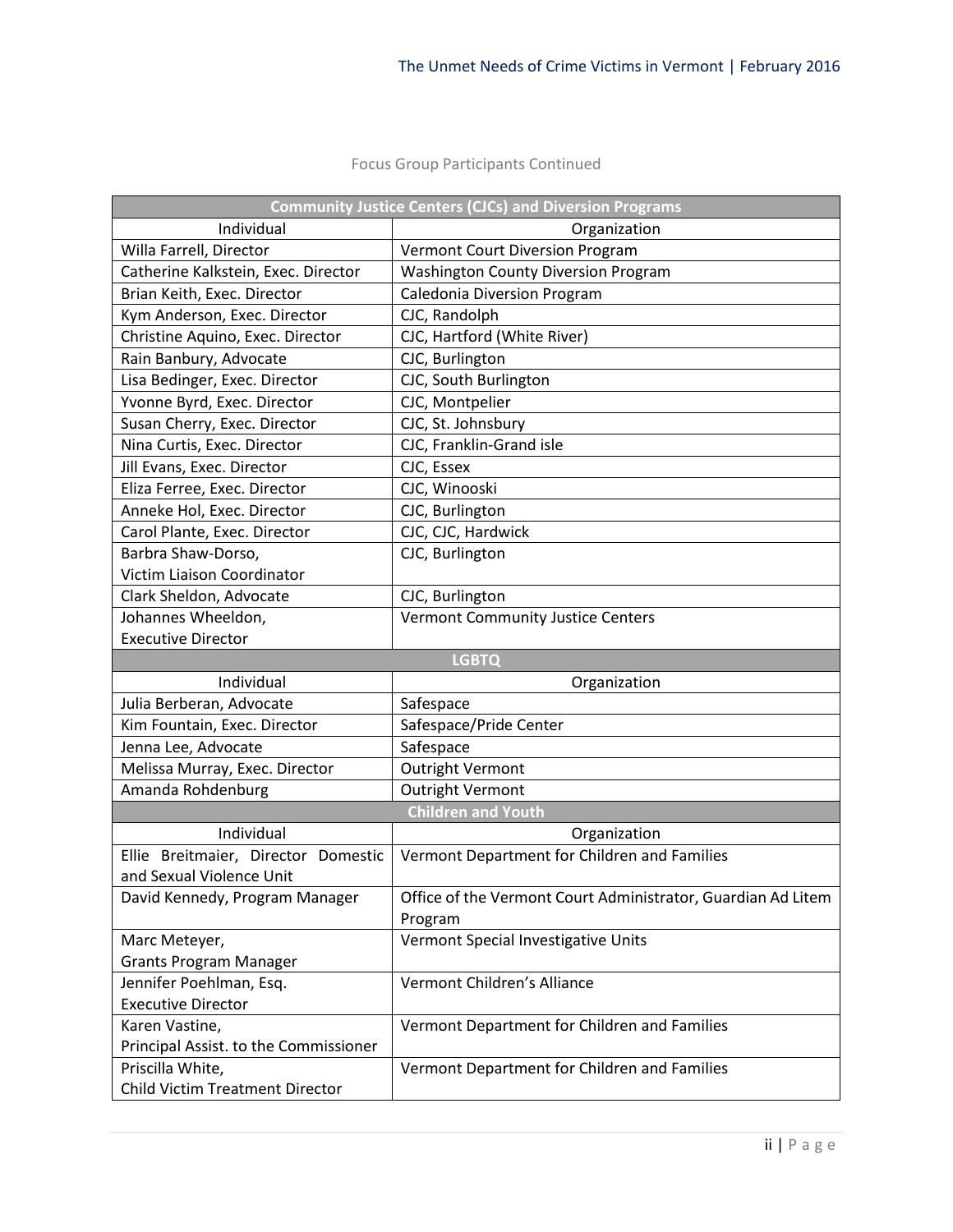| <b>Children and Youth</b>                    |                                             |  |
|----------------------------------------------|---------------------------------------------|--|
| Individual                                   | Organization                                |  |
| Wendy Boyce, Victim Advocate                 | Franklin County State's Attorneys' Office   |  |
| Becky Curtis, Victim Advocate                | Essex County State's Attorneys' Office      |  |
| Courtney Hudgens, Victim Advocate            | Addison County State's Attorneys' Office    |  |
| Deb James, Victim Advocate                   | Addison County State's Attorneys' Office    |  |
| Patrina Lingard, Victim Advocate             | Windham County State's Attorneys' Office    |  |
| Tammy Loveland, Victim Advocate              | Bennington County State's Attorneys' Office |  |
| Kelsey McDonald, Victim Advocate             | Rutland County State's Attorneys' Office    |  |
| Nietra Panagoulis, Victim Advocate           | Chittenden County State's Attorneys' Office |  |
| Meghan Place, Victim Advocate                | Rutland County State's Attorneys' Office    |  |
| Daron Raleigh, Victim Advocate               | Windsor County State's Attorneys' Office    |  |
| Naomi Roche, Victim Advocate                 | Rutland County State's Attorneys' Office    |  |
| David Sicard, Victim Advocate                | Grand Isle County State's Attorneys' Office |  |
| Kelly Woodward, Victim Advocate              | Franklin County State's Attorneys' Office   |  |
| <b>New Americans Refugees and Immigrants</b> |                                             |  |
| Individual                                   | Organization                                |  |
| Judy Dickson, Esq.                           | Vermont Refugee Resettlement                |  |
| Michelle Jenness, Esq.                       | Association of Africans Living in Vermont   |  |
| Amila Merdzanovic,                           | Vermont Refugee Resettlement                |  |
| Director Field Office                        |                                             |  |
| Thato Ratsebe, Associate Director            | Association of Africans Living in Vermont   |  |

Focus Group Participants Continued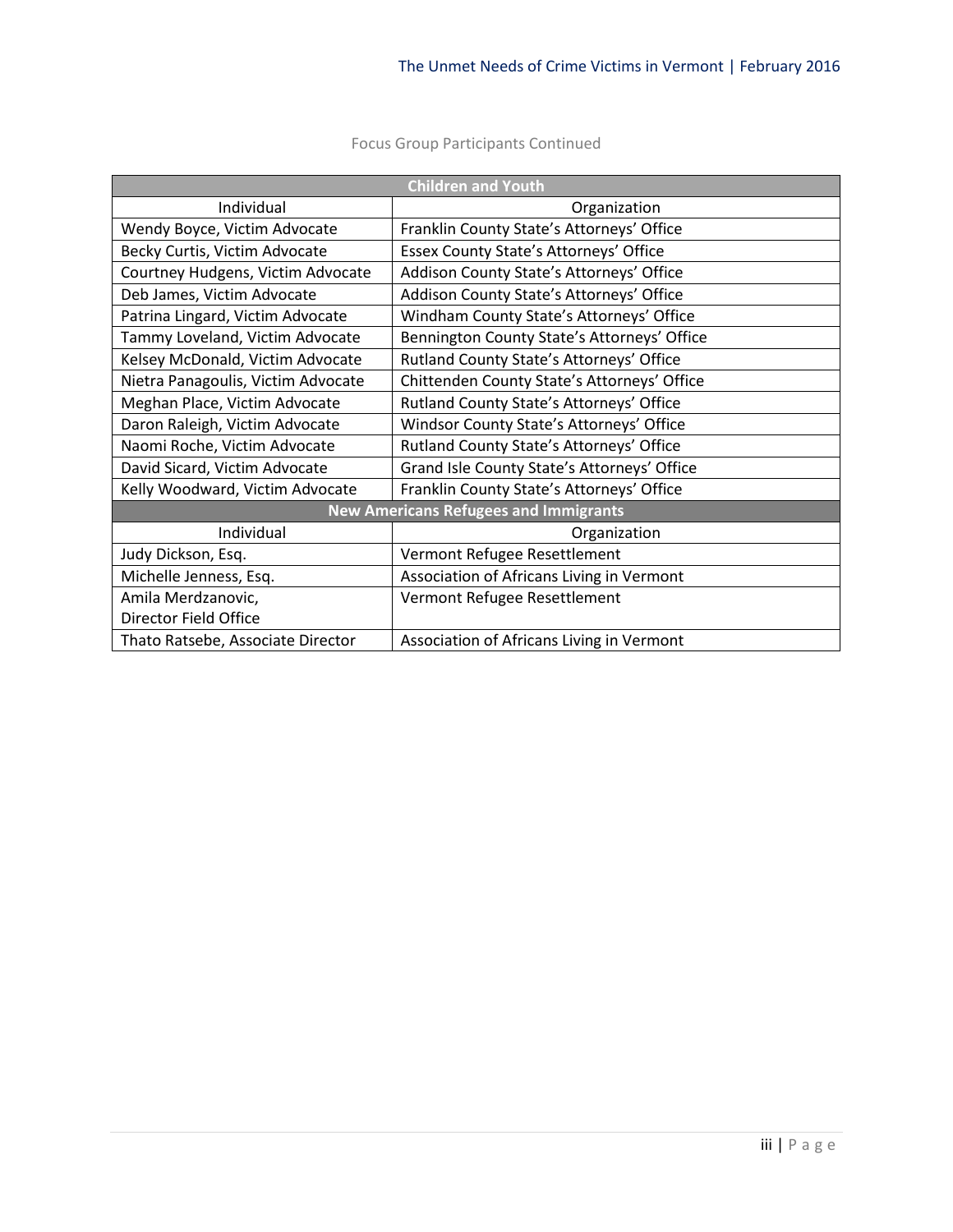#### **Appendix B**

# **VOCA Survey**

Thank you for taking 10-15 minutes to respond to this survey. It has been prompted by an increase in FFY 15 VOCA assistance funding, which can be applied to a variety of direct victim services. As the steward of this fund, the Vermont Center for Crime Victim Services is conducting a strategic planning process to determine the areas of greatest unmet needs. Your thoughts are very important to us and will remain anonymous. If you have questions, contact Gene.Nelson@CCVS.Vermont.gov.

Please respond **no later than January 8, 2016**.



1. What county does your organization serve?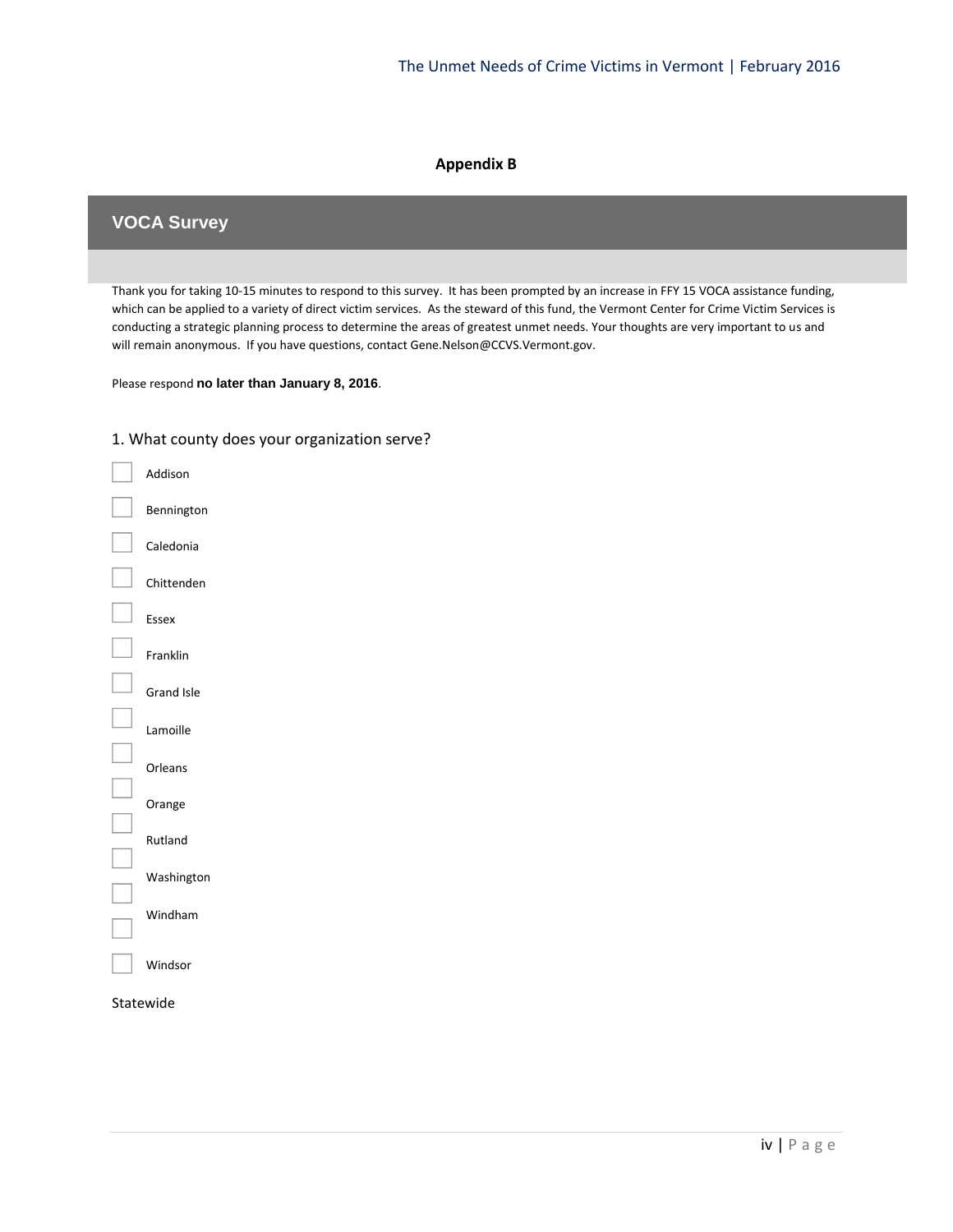# The Unmet Needs of Crime Victims in Vermont | February 2016

| 2. Which of the following best describes the organization in which you work?                                                                      |
|---------------------------------------------------------------------------------------------------------------------------------------------------|
| Restorative Justice organization (such as Community Justice Center, Diversion)                                                                    |
| Community-Base Children's services (such as Child Advocacy Center, Supervised Visitation)                                                         |
| Courts                                                                                                                                            |
| Department for Children and Families                                                                                                              |
| <b>Department of Corrections</b>                                                                                                                  |
| Department for Disabilities, Aging and Independent Living                                                                                         |
| Domestic Violence or Sexual Violence Program                                                                                                      |
| <b>Health/Medical Services</b>                                                                                                                    |
| Law Enforcement                                                                                                                                   |
| Legal Services (including attorney in private practice)                                                                                           |
| <b>Mental Health Services</b>                                                                                                                     |
| Social Justice Organization serving populations such as persons with disabilities, elders, new Americans, LBGTQ youth and<br>adults, among others |
| <b>State's Attorney</b>                                                                                                                           |
| Other (please specify)                                                                                                                            |
|                                                                                                                                                   |

3. Are you a victim advocate -- that is, someone whose primary role is to provide direct services to victims of crime (this does not include attorneys)?

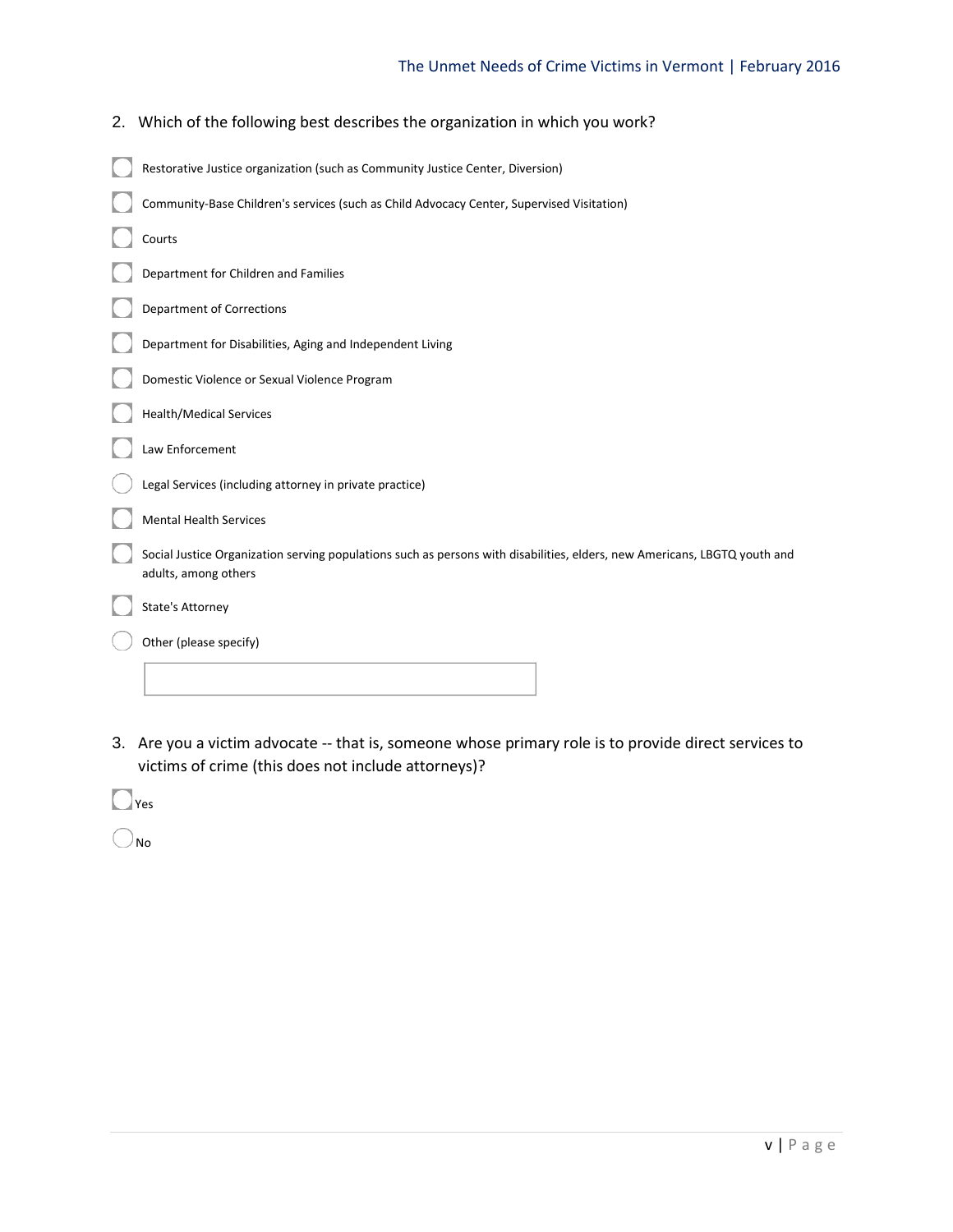4. Below is a list of possible **victim advocacy** services or programs. Please rank in order of urgency, from #1 as most urgent to #5 as least urgent. Note: you may only assign a number once, for example, #1 can be assigned solely to one category.



**The following three questions regard supports and services for victims of crime - these supports and services are divided into three categories.**

5. For services to **underserved populations**. Please rank in order of urgency from #1 as most urgent.

| Culturally competent case managers to assess victim's needs, develop a plan, and connect victims to needed<br>services                |
|---------------------------------------------------------------------------------------------------------------------------------------|
| Increase capacity for Area Agencies on Aging to serve elders who are victims of crime and address financial<br>exploitation and fraud |
| Increase staff and capacity to serve victims who are elders, persons with disabilities, new Americans and<br>LGBTQ youth and adults   |
| Outreach and education for victims tailored to their specific population (e.g., elders, new Americans, LGBTQ<br>youth and adults)     |
| Services for victims of human trafficking (both labor and sexual)                                                                     |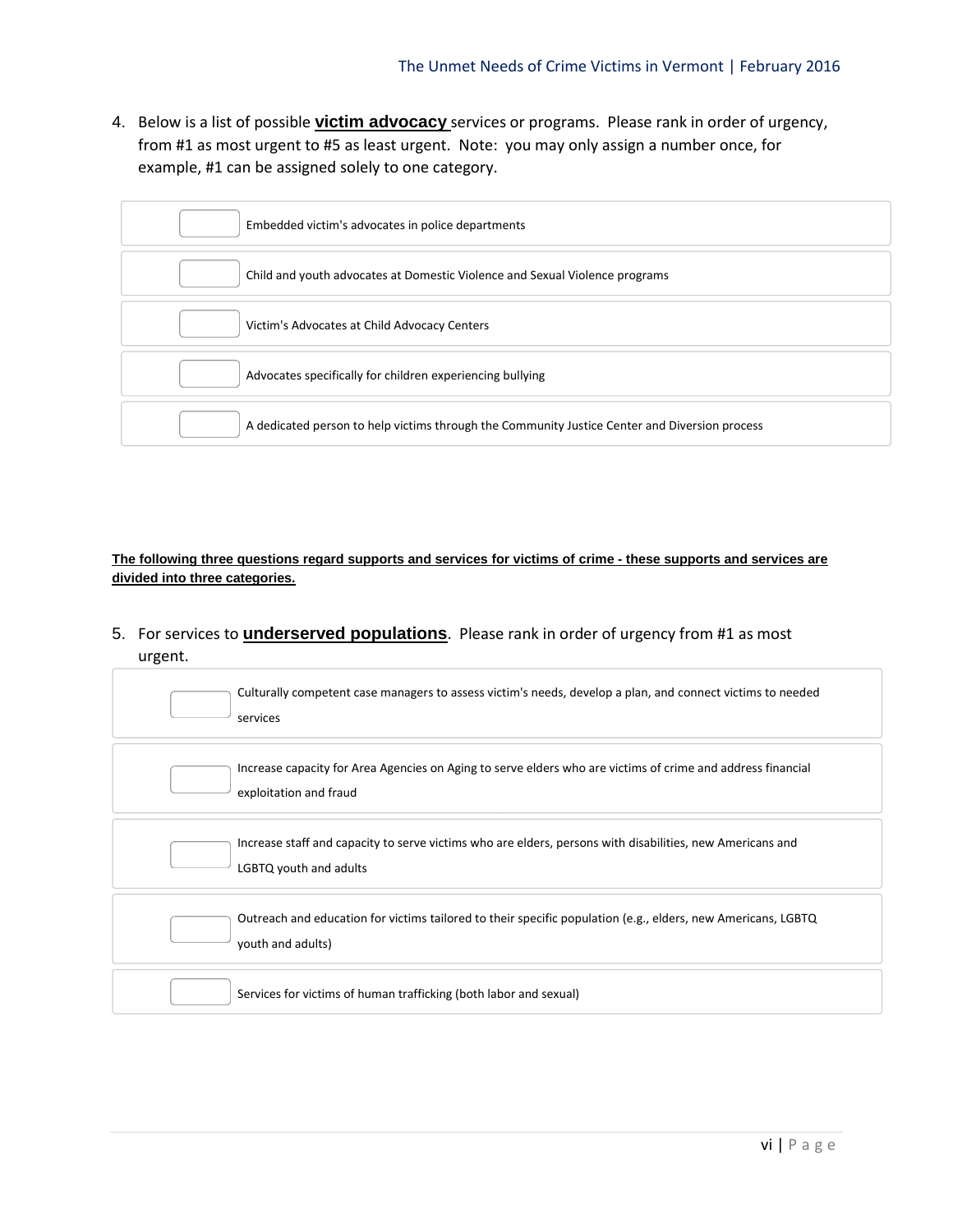# Emergency housing that provides safe space 24/7 for victims of domestic violence and their children Paid overnight staff at domestic violence shelters Safe housing for homeless and runaway youth who have been victimized

# 6. For services relating to **housing**, please rank in order of urgency from #1 as most urgent.

# 7. For services relating to **health**, please rank in order of urgency from #1 as most urgent.

| Certified adult and pediatric Sexual Assault Nurse Examiners (SANE) available 24/7 in Vermont hospitals |
|---------------------------------------------------------------------------------------------------------|
| Mental health services for adult victims of crime                                                       |
| Mental health services for child victims an child witnesses of violence                                 |

# 8. Here is a list of **legal services**. Please rank in order of urgency, from #1 as most urgent.

| Centralized legal resource for victims of crime with toll free number to call for information and legal advice,<br>assessment of legal needs, referral to legal representation (including funding for attorneys). |
|-------------------------------------------------------------------------------------------------------------------------------------------------------------------------------------------------------------------|
| Increased capacity to provide supervision and training for Guardians Ad Litem (GAL)                                                                                                                               |
| Legal advocacy for victims of sexual violence, including sexual trafficking                                                                                                                                       |
| Legal representation to address a range of issues facing victims including access to funds, Power of Attorney,<br>financial exploitation, control over finances, property, and life decisions                     |
| Legal representation for custody of children                                                                                                                                                                      |
| Representation of victims at each stage of the criminal process: including subpoenas, deposition, and<br>communicating with State's Attorney                                                                      |
| Specialized attorneys with expertise in areas such as disabilities and elders to assist prosecutors with cases                                                                                                    |
| Victim's Ombudsman to ensure that all state systems uphold victims rights.                                                                                                                                        |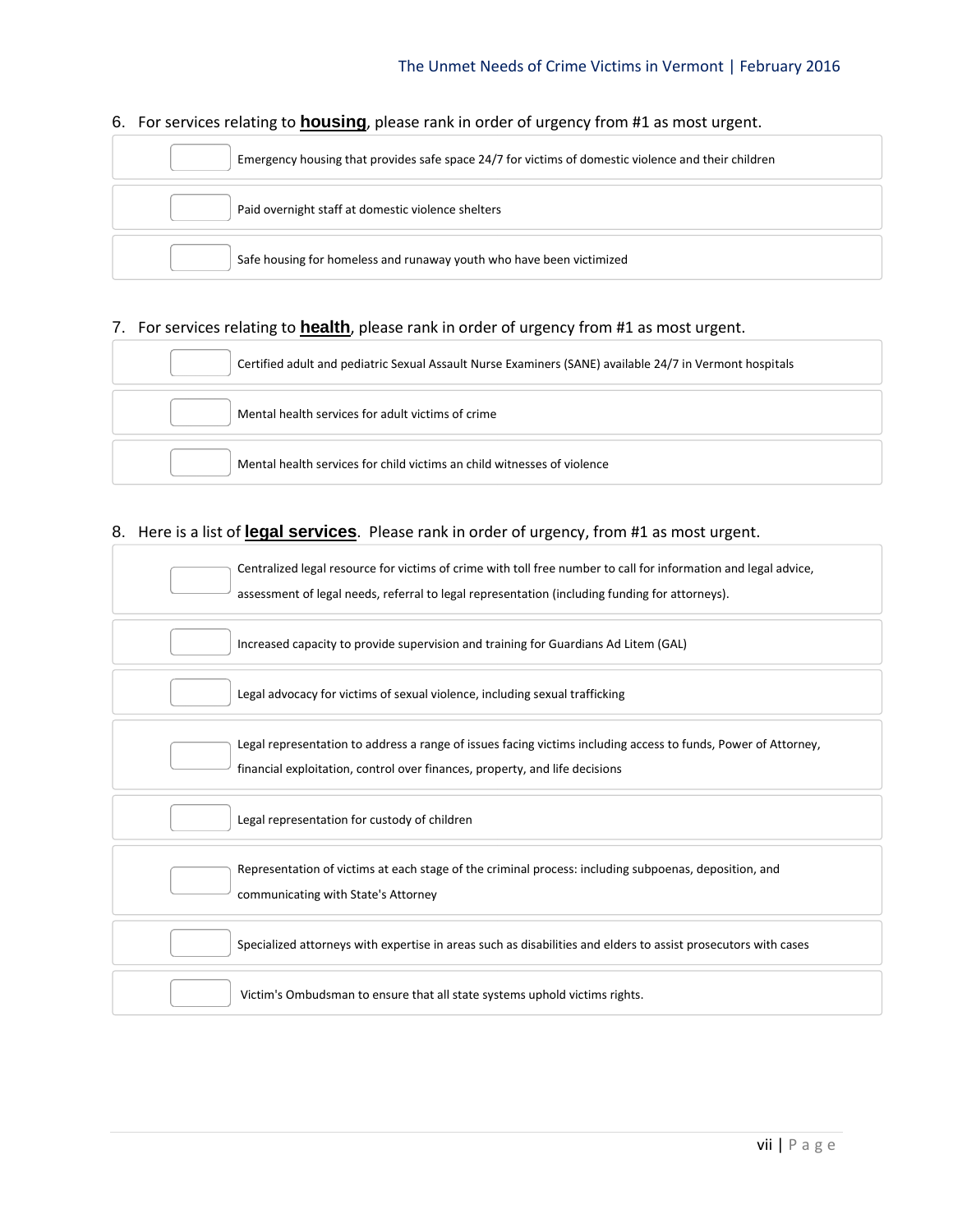9. Please rank the following broad categories of crime victim needs in order of urgency, with #1 being most urgent. Refer to the previous questions for more detailed lists of needs within each category.

| Victim advocacy: expand the number and types of advocates in the state                                                            |
|-----------------------------------------------------------------------------------------------------------------------------------|
| Housing supports and services for victims                                                                                         |
| Health related supports and services                                                                                              |
| Supports and services to underserved populations                                                                                  |
| Legal services: expand and offer more specialized services to victims of crime (such as specialized<br>representation, Ombudsman) |

# 10. Training needs were often identified. Please rank in order of urgency, from #1 as most urgent.

| Cultural competency regarding LGBTQ youth and adults                                                                         |
|------------------------------------------------------------------------------------------------------------------------------|
| Cultural competency and issues facing new Americans (e.g., criminal charges may have negative impact on<br>victim's lives)   |
| Trauma informed practices                                                                                                    |
| Understanding issues for Department for Children and Families involved youth (due to being victims or<br>victimizing others) |
| Understanding issues for elder victims of crime                                                                              |
| Understanding issues for victims of crime with disabilities                                                                  |